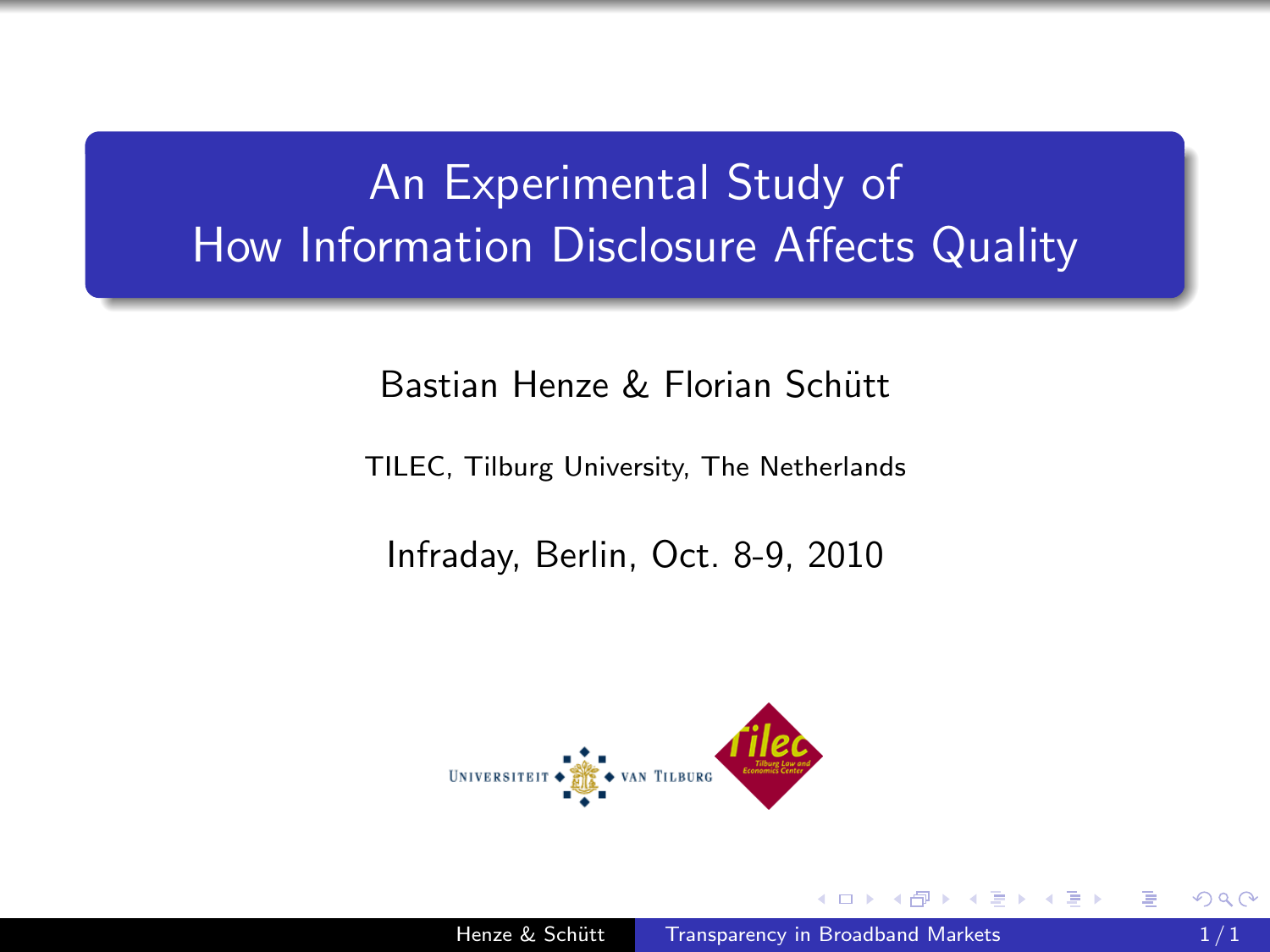# Incoming from Brussels: Transparency

Member States shall ensure that national regulatory authorities are able to oblige undertakings providing public electronic communications networks and/or publicly available electronic communications services to (. . . ) provide information on any procedures put in place by the provider to measure and shape traffic so as to avoid filling or overfilling a network link, and on how those procedures could impact on service quality;

Directive 2009/136/EC of the European Parliament and of the Council of 25 November 2009 amending Directive 2002/22/EC on universal service and users rights relating to electronic communications networks, Directive 2002/58/EC concerning the processing of personal data and the protection of privacy in the electronic communications sector and Regulation (EC) No 2006/2004 on consumer protection cooperation, OJ 2009 L337/11

∢ 何 ▶ ( ( 手 ) ( ( 手 ) ( )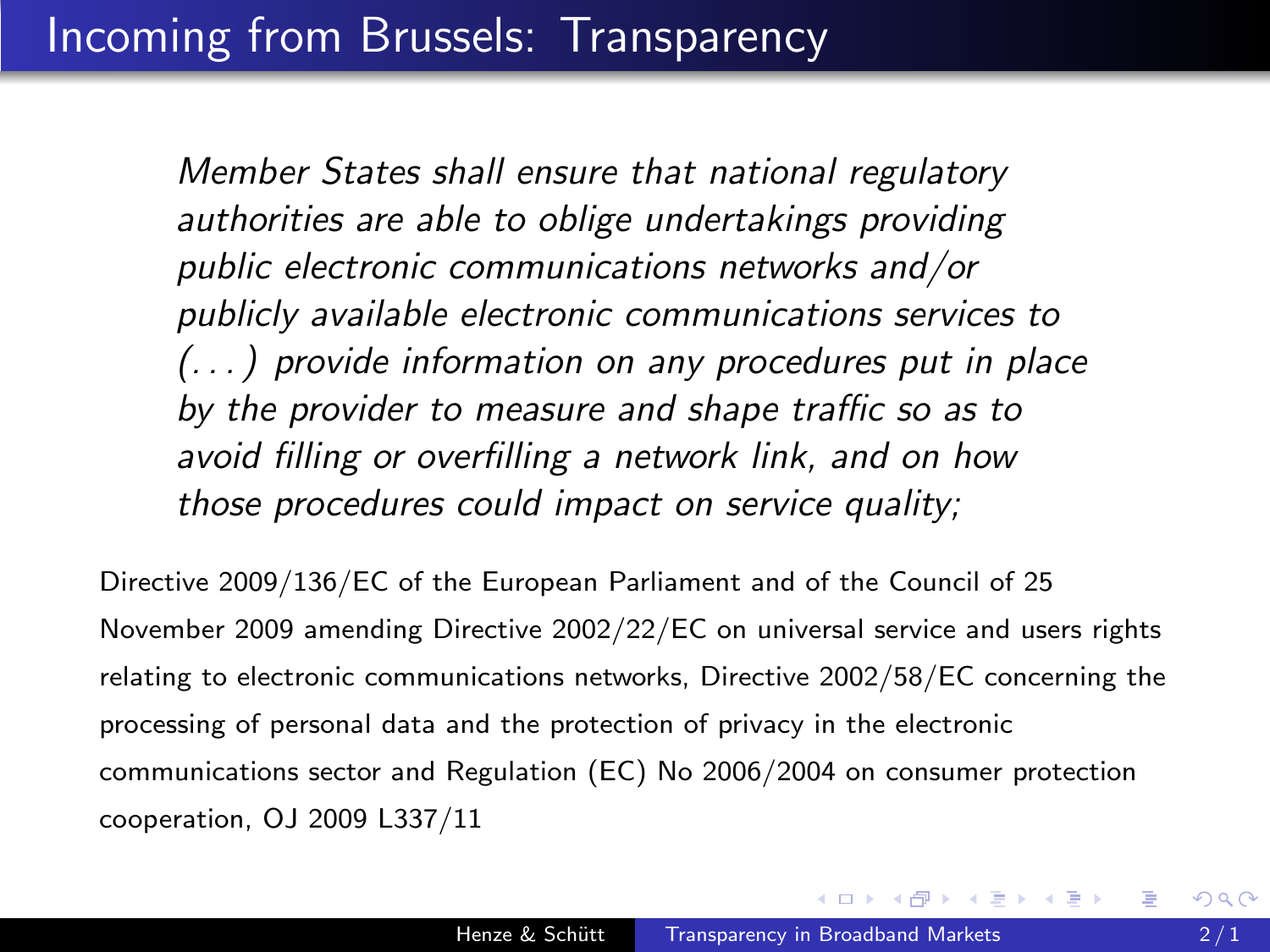### Rationale behind transparency

- Important issue in broadband market: connection quality is hard to observe ex ante
	- ISPs only provide info on maximum bandwidth
	- For many apps, other info crucial (e.g., latency, bandwidth during peak periods, etc.)
	- Switching costs make ex post info less valuable
	- Compounded by possibility of network neutrality departures (degradation and prioritization of traffic)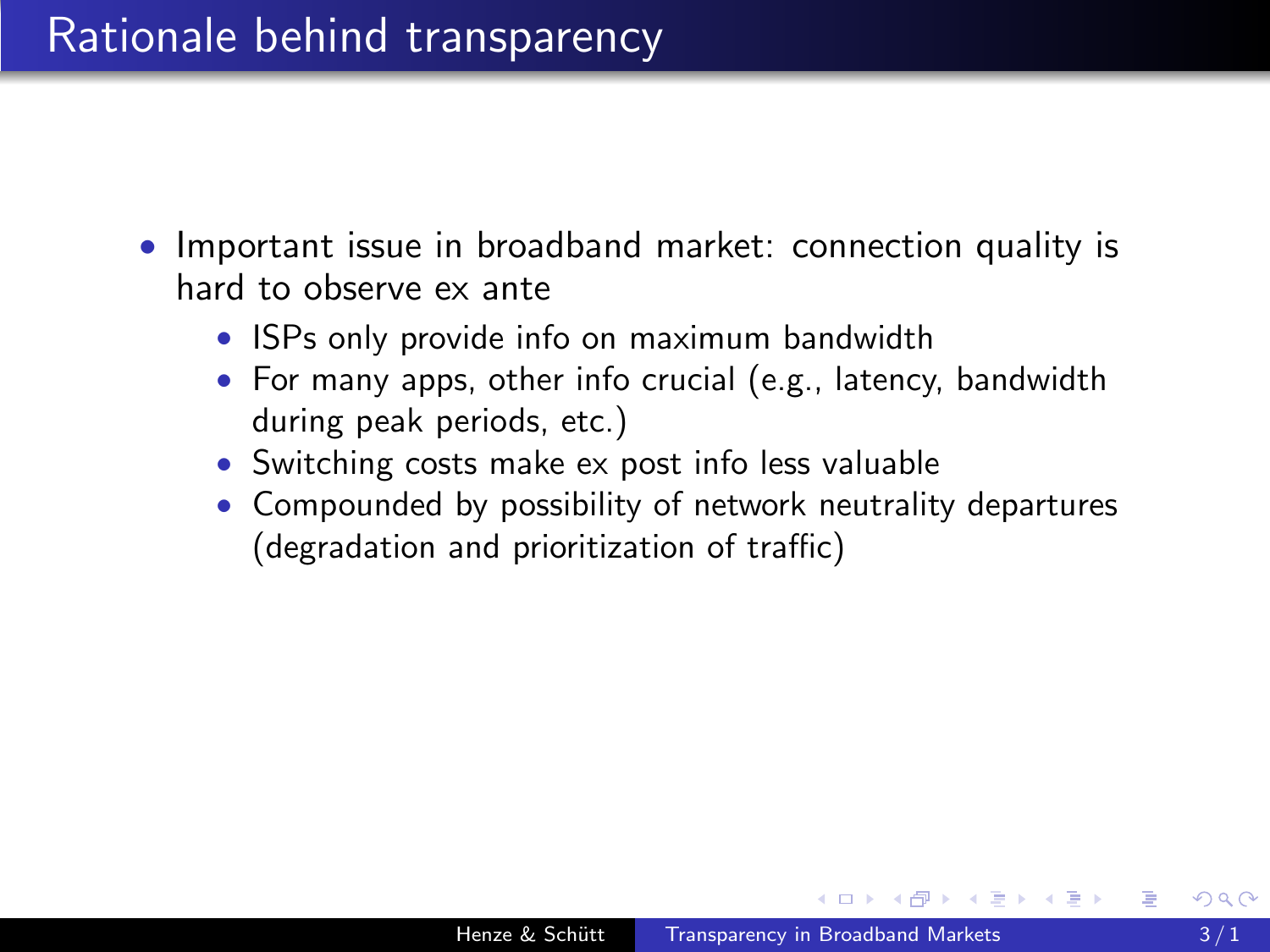### Rationale behind transparency

- Important issue in broadband market: connection quality is hard to observe ex ante
	- ISPs only provide info on maximum bandwidth
	- For many apps, other info crucial (e.g., latency, bandwidth during peak periods, etc.)
	- Switching costs make ex post info less valuable
	- Compounded by possibility of network neutrality departures (degradation and prioritization of traffic)
- Transparency: give consumers more information on quality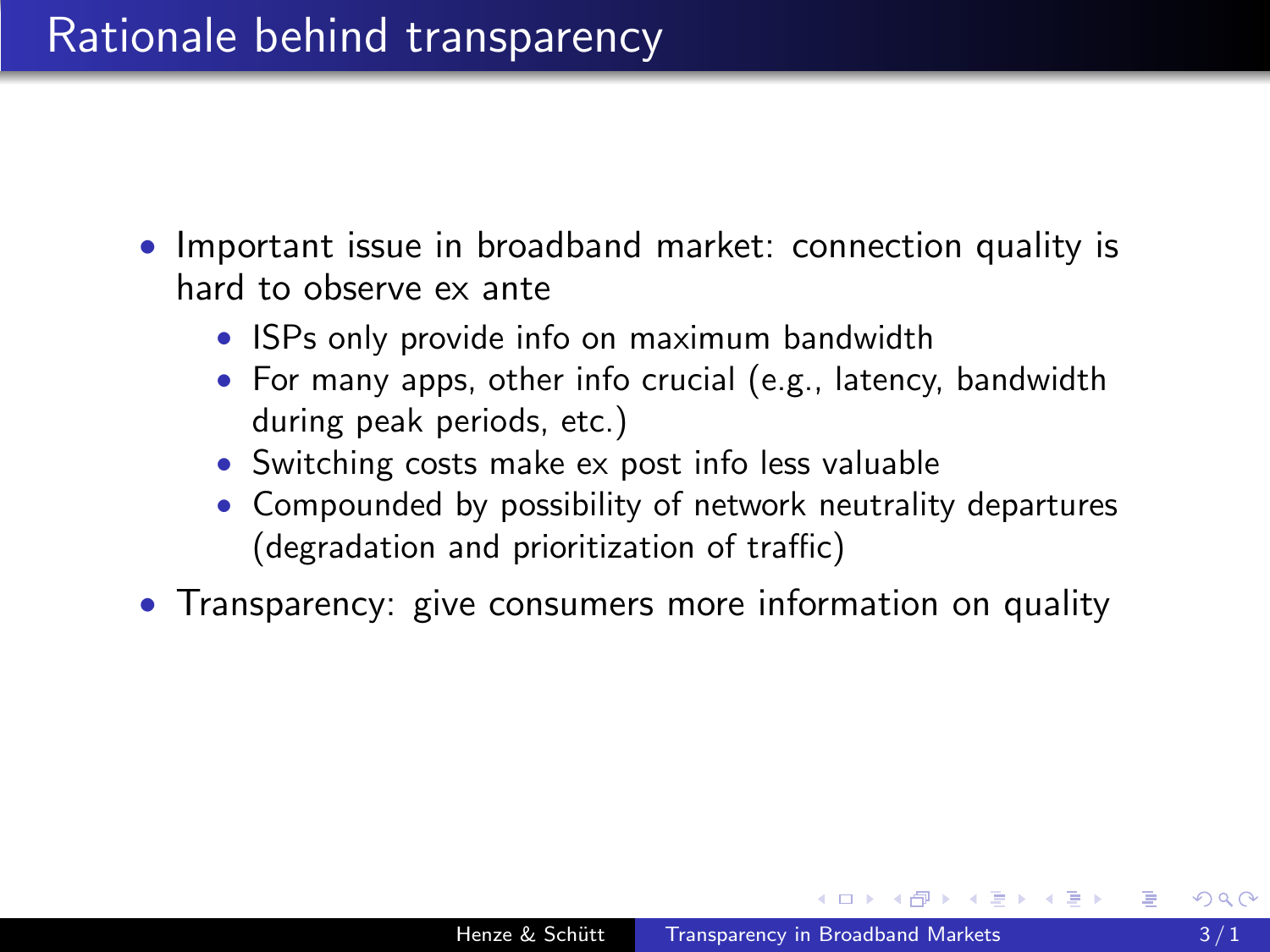## Rationale behind transparency

- Important issue in broadband market: connection quality is hard to observe ex ante
	- ISPs only provide info on maximum bandwidth
	- For many apps, other info crucial (e.g., latency, bandwidth during peak periods, etc.)
	- Switching costs make ex post info less valuable
	- Compounded by possibility of network neutrality departures (degradation and prioritization of traffic)
- Transparency: give consumers more information on quality
- In practice: light-touch regulatory approach, details up to Member States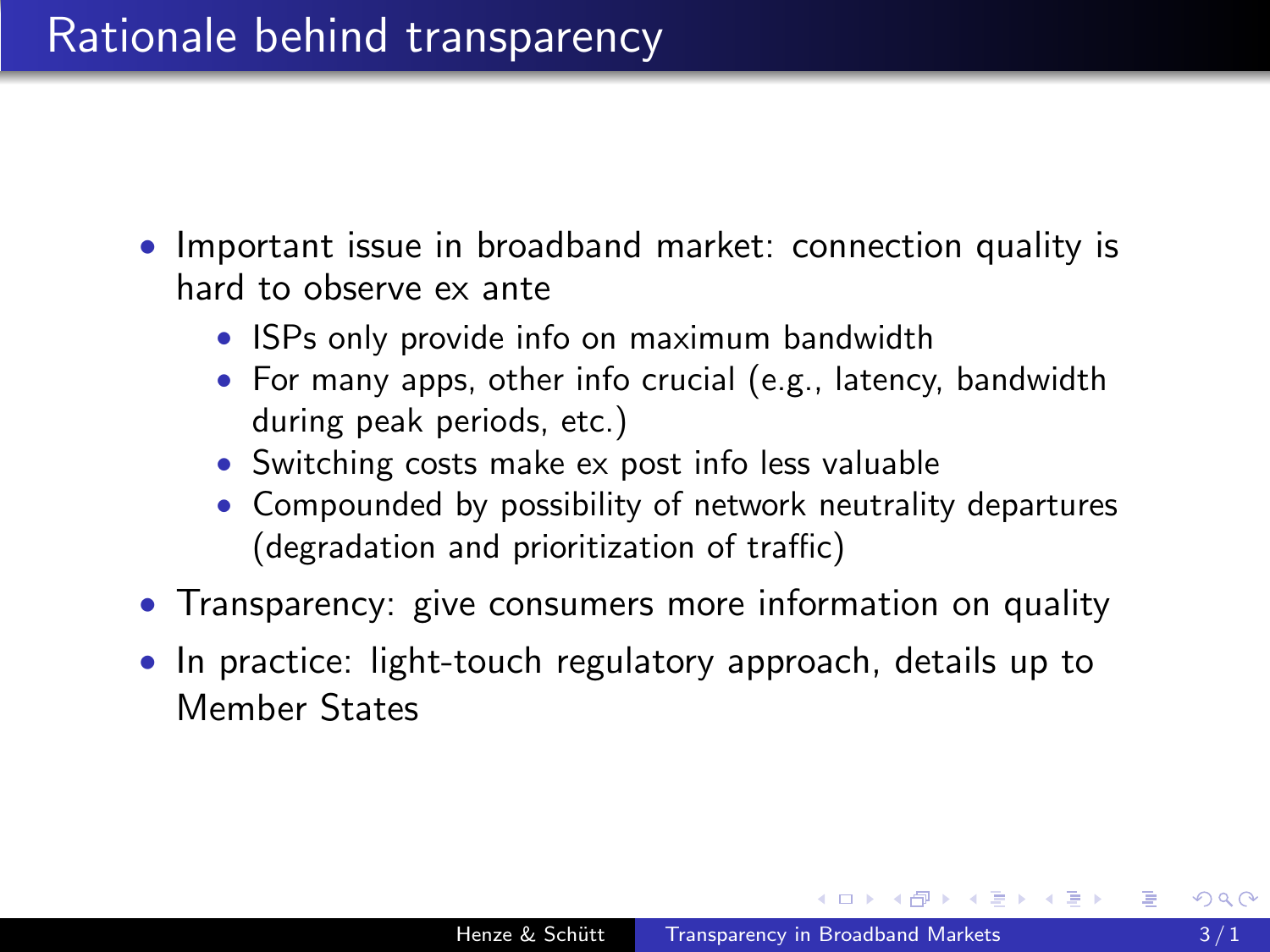- Test policy scenarios with real people in a lab
- Research question: How does transparency affect market outcomes?
	- Quality of the connection offered by ISPs
	- Price
	- Welfare (total surplus)
	- Division of total surplus between ISPs and end-users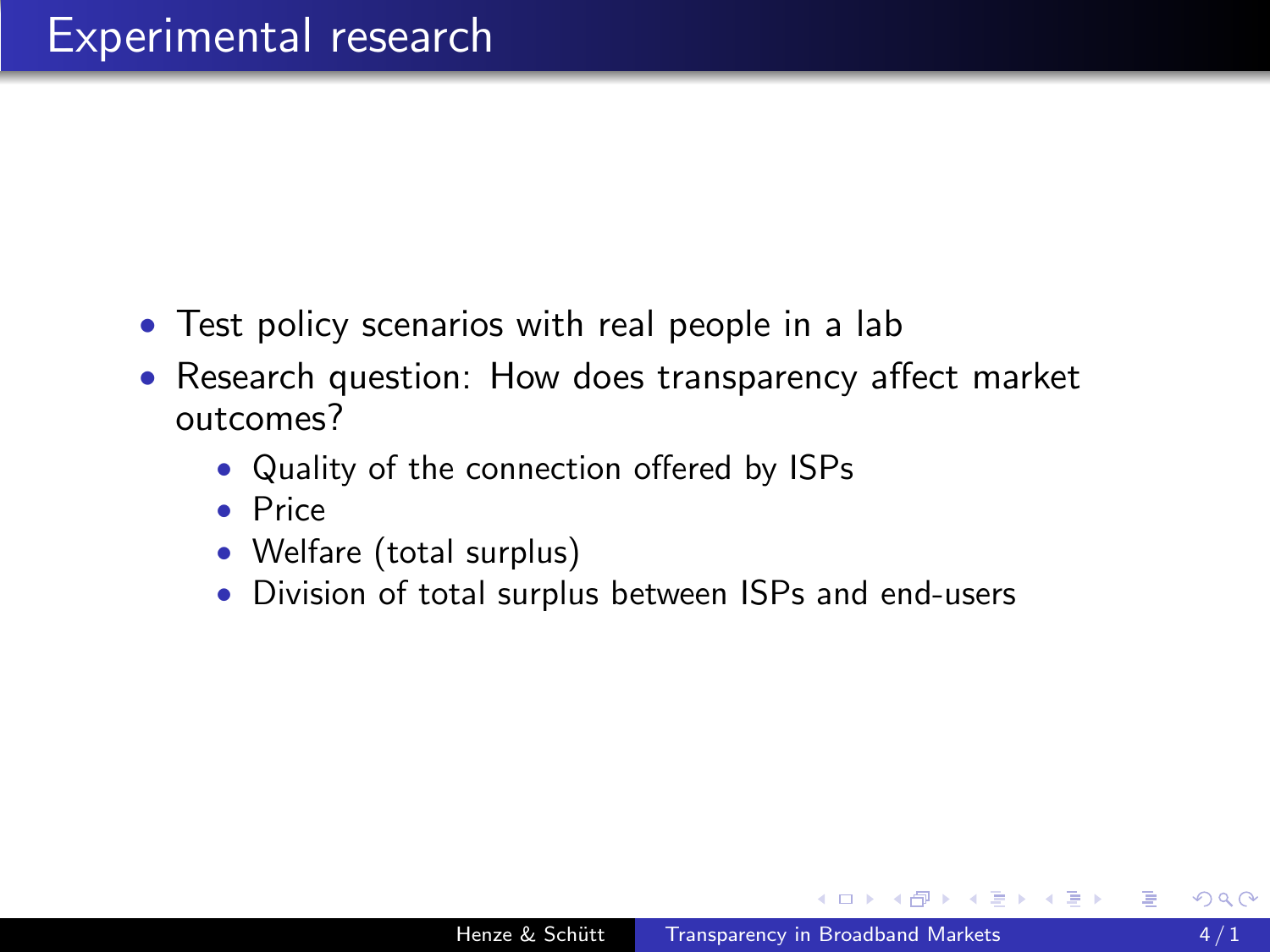# Design

Finitely repeated version (30 periods) of 3-stage game:

- Players:
	- 2 ISPs
	- 4 end-users
	- 3 groups each per session, randomly rematched every period

 $\leftarrow$ 

化重子 化重子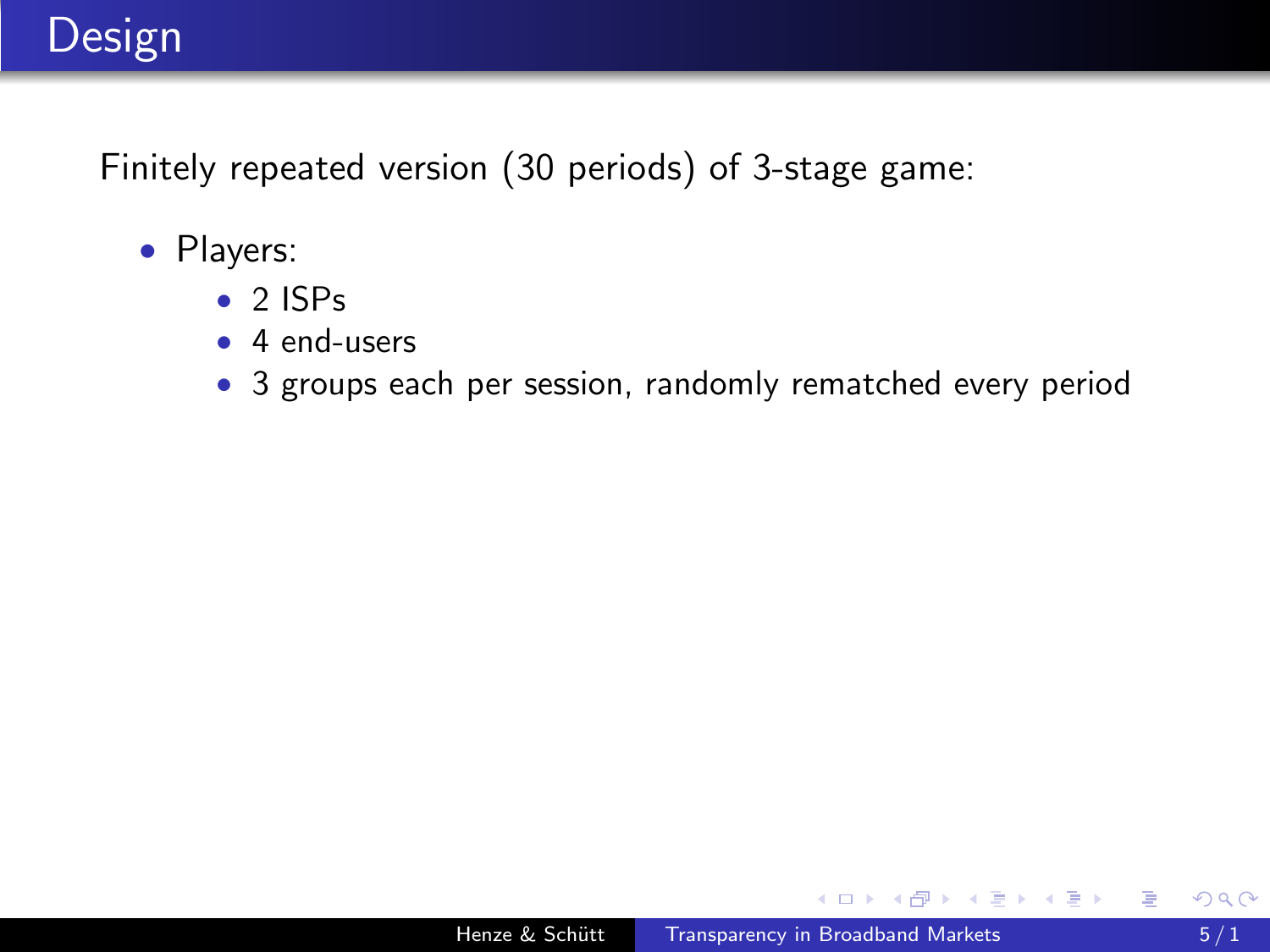# Design

Finitely repeated version (30 periods) of 3-stage game:

- Players:
	- $\bullet$  2 ISPs
	- 4 end-users
	- 3 groups each per session, randomly rematched every period
- Timing:

End-user i's taste for quality  $\theta_i$  drawn from  $U[\theta, \overline{\theta}]$ 

- **1** ISPs  $j = A, B$  simultaneously choose quality  $q_j$  from
	- $Q = \{1, \ldots, 10\}$ , cost per unit  $c \cdot q_i$
- **2** ISPs observe quality and simultaneously choose price  $p_i$
- <sup>3</sup> End-users decide from which ISP to buy, or not to buy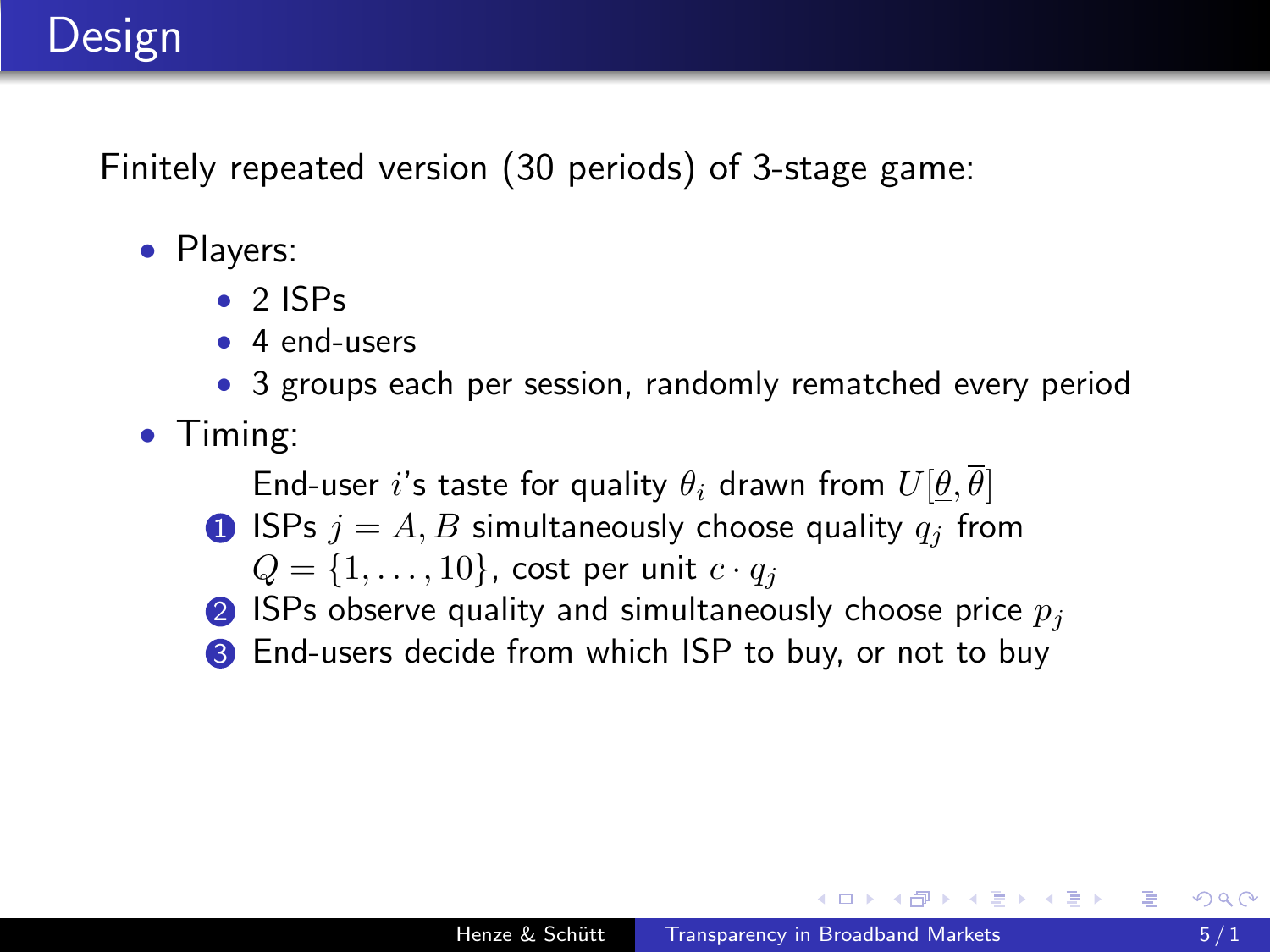# Design

Finitely repeated version (30 periods) of 3-stage game:

- Players:
	- $\bullet$  2 ISPs
	- 4 end-users
	- 3 groups each per session, randomly rematched every period
- Timing:

End-user i's taste for quality  $\theta_i$  drawn from  $U[\theta, \overline{\theta}]$ 

**1** ISPs  $j = A, B$  simultaneously choose quality  $q_j$  from

 $Q = \{1, \ldots, 10\}$ , cost per unit  $c \cdot q_i$ 

- **2** ISPs observe quality and simultaneously choose price  $p_i$
- <sup>3</sup> End-users decide from which ISP to buy, or not to buy
- Payoffs:
	- ISPs:  $(p_i c \cdot q_i) \times$  units sold
	- End-users:  $u_i = 20 + \theta_i q_i p_i$  if i buys from firm j

イ伊 メ ミ メ イヨ メー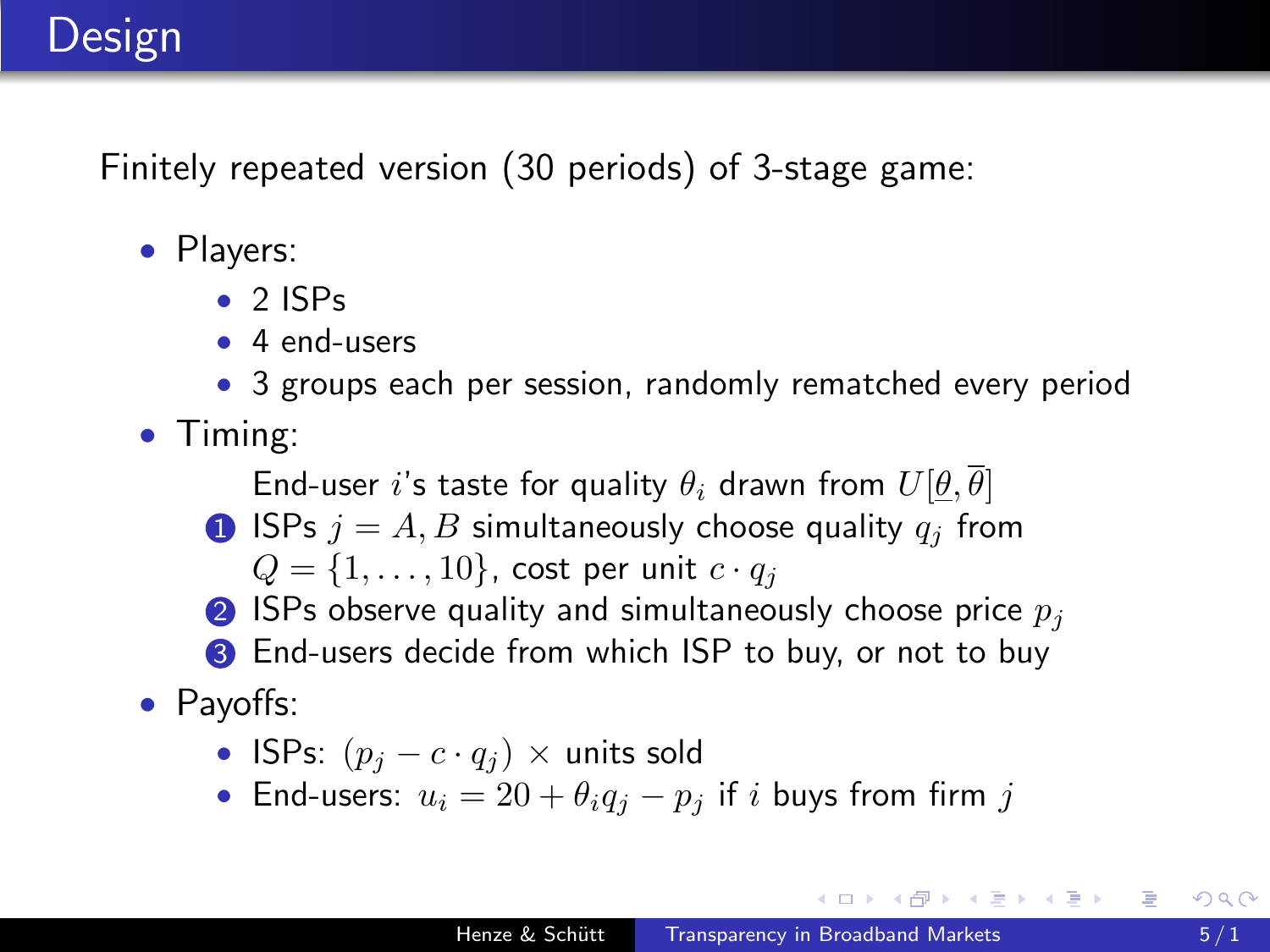We vary the amount of information on quality disclosed to end-users:

- *no info*: end-users only observe  $p_i$ , not  $q_i$
- full info: end-users observe  $p_i$  and  $q_i$
- subset: half of the end-users observes  $p_i$  and  $q_i$ , other half only  $p_i$
- signal: end-users receive signal  $s_i = q_i + \varepsilon_i$  where  $\varepsilon_j \in \{-5, \ldots, 0, \ldots, 5\}$  is a random error

We chose parameters such that  $c = \theta = 1 \Rightarrow$  efficiency requires that all end-users obtain highest quality (10)

伊 ▶ イヨ ▶ イヨ ▶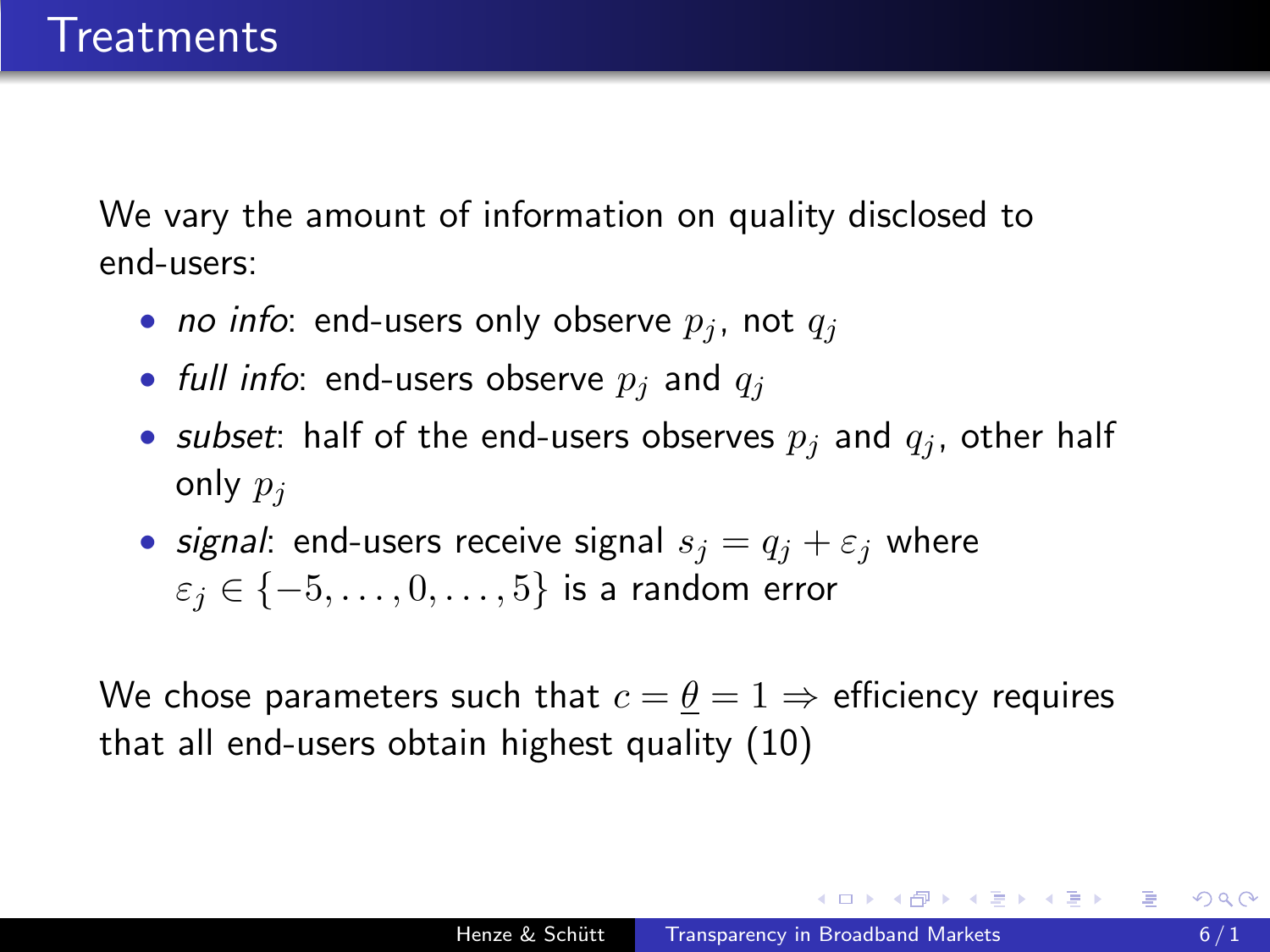- No info and full info are benchmarks
	- However, no info is status quo ante!
- Subset treatment  $\approx$  detailed information understandable for specialists, available through ISPs
- Signal treatment  $\approx$  imperfect information understandable to anyone, aggregated by regulator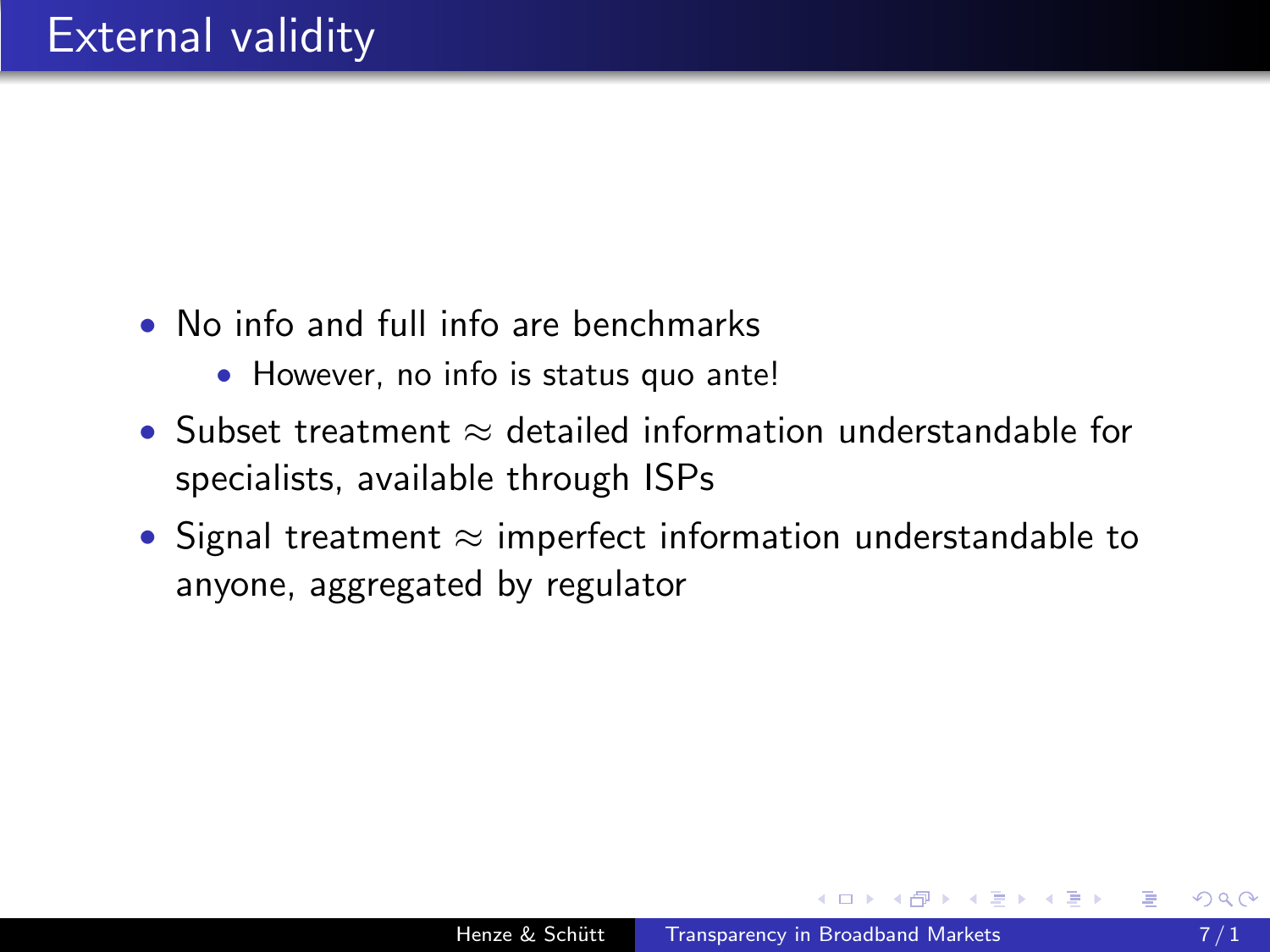# Theoretical predictions

- no info:
	- "lemons" outcome: ISPs choose same low quality  $q_A = q_B = 1$
	- anticipated by end-users, price at  $MC = c = 1$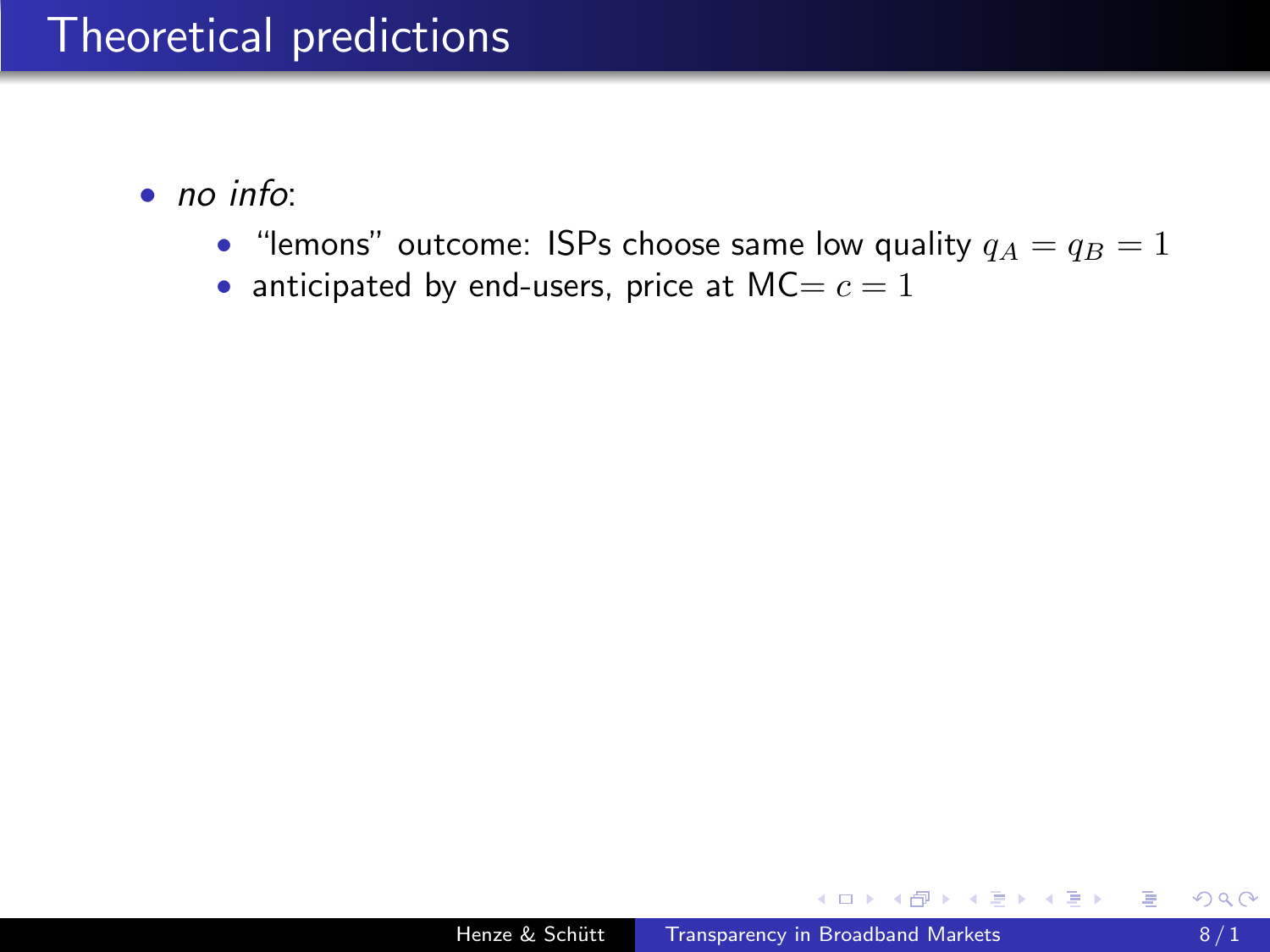# Theoretical predictions

- no info:
	- "lemons" outcome: ISPs choose same low quality  $q_A = q_B = 1$
	- anticipated by end-users, price at  $MC = c = 1$
- full info:
	- maximum quality differentiation (Shaked & Sutton, 1982):  $q_A = 10, q_B = 1$
	- 3 Nash equilibria: 2 symmetric pure-strategy NE, 1 mixed-strategy NE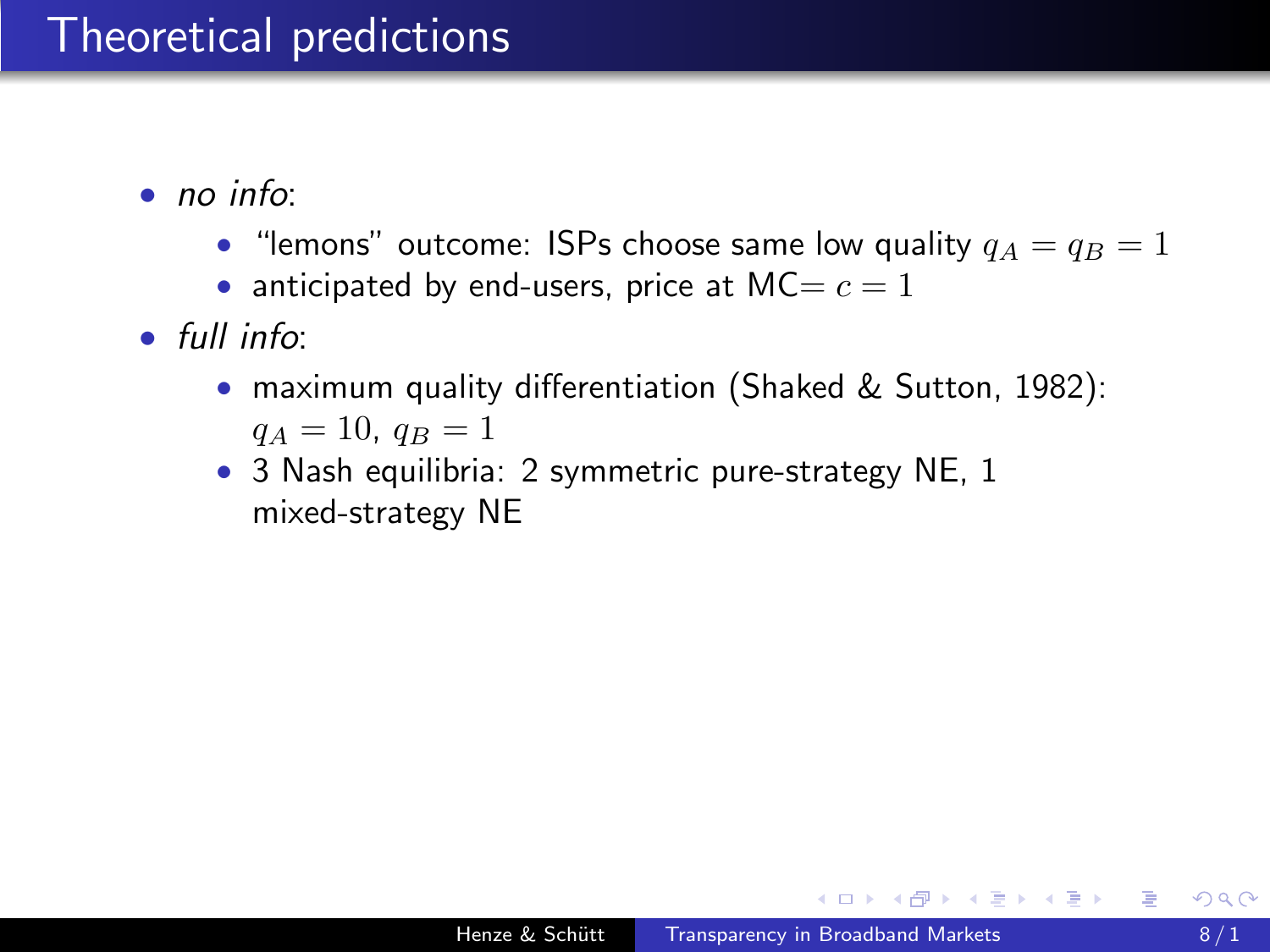# Theoretical predictions

- no info:
	- "lemons" outcome: ISPs choose same low quality  $q_A = q_B = 1$
	- anticipated by end-users, price at  $MC = c = 1$
- full info:
	- maximum quality differentiation (Shaked & Sutton, 1982):  $q_A = 10, q_B = 1$
	- 3 Nash equilibria: 2 symmetric pure-strategy NE, 1 mixed-strategy NE
- *subset* and *signal*:
	- No theoretical results for multiple quality levels
	- With 2 quality levels: existence of separating equilibrium (Yehezkel, 2007)
	- ISPs may be able to signal quality through price. Requires pricing above full-info level

∢何 ▶ ∢ ヨ ▶ ∢ ヨ ▶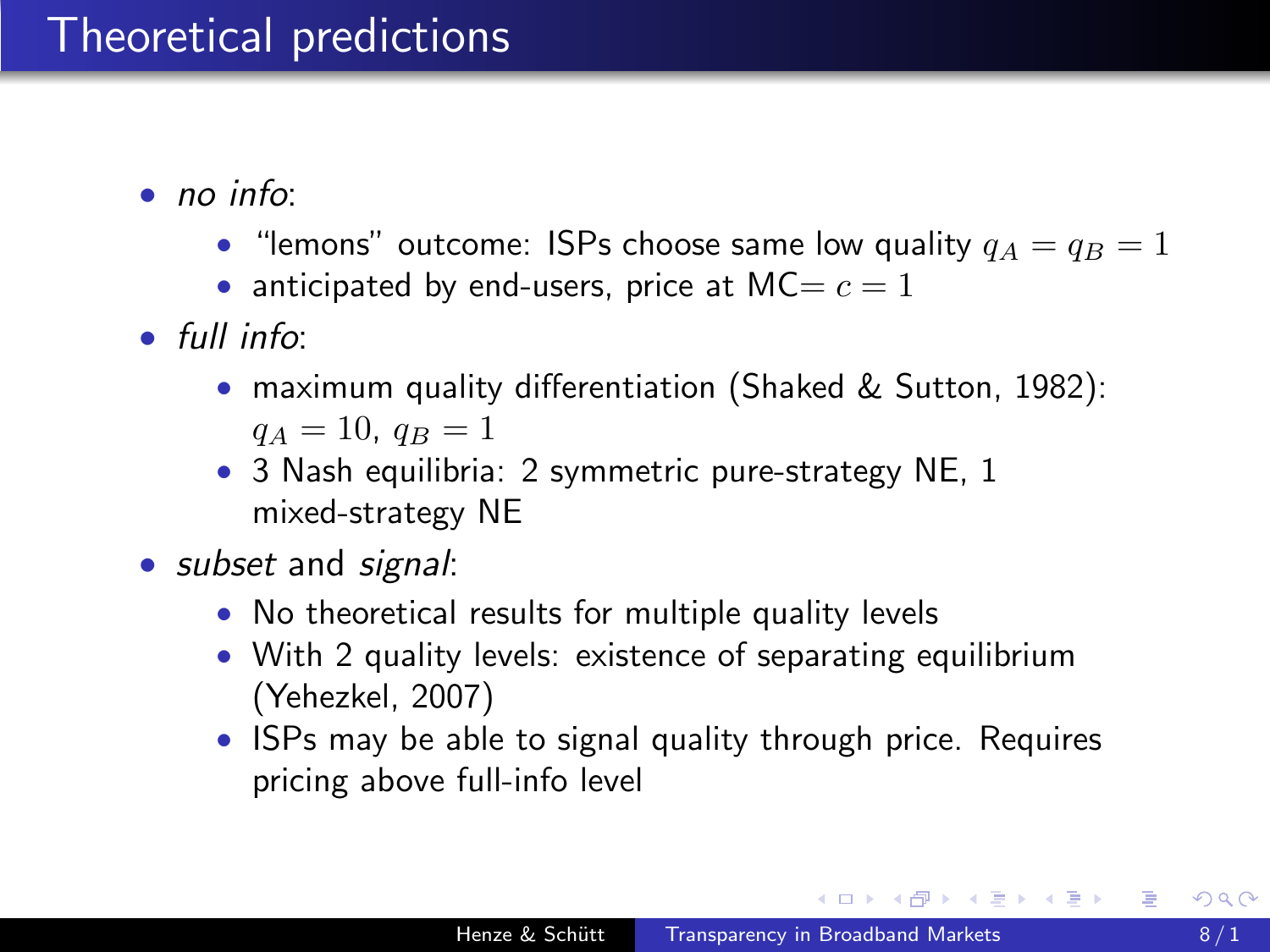# Theoretically predicted averages of key variables

|                      | no info |             | full info   |
|----------------------|---------|-------------|-------------|
|                      |         | <b>PSNE</b> | <b>MSNE</b> |
| Quality (supplied)   |         | 5.5         | 8.2         |
| $ \Delta$ Quality    |         | 9           | 2.88        |
| Price (posted)       |         | 19          | 12.5        |
| ISPs' Surplus        |         | 60          | 19.2        |
| End-users' Surplus   | 86      | 74          | 116.8       |
| <b>Total Surplus</b> | 86      | 134         | 136         |

任

重  $\sim$ ∍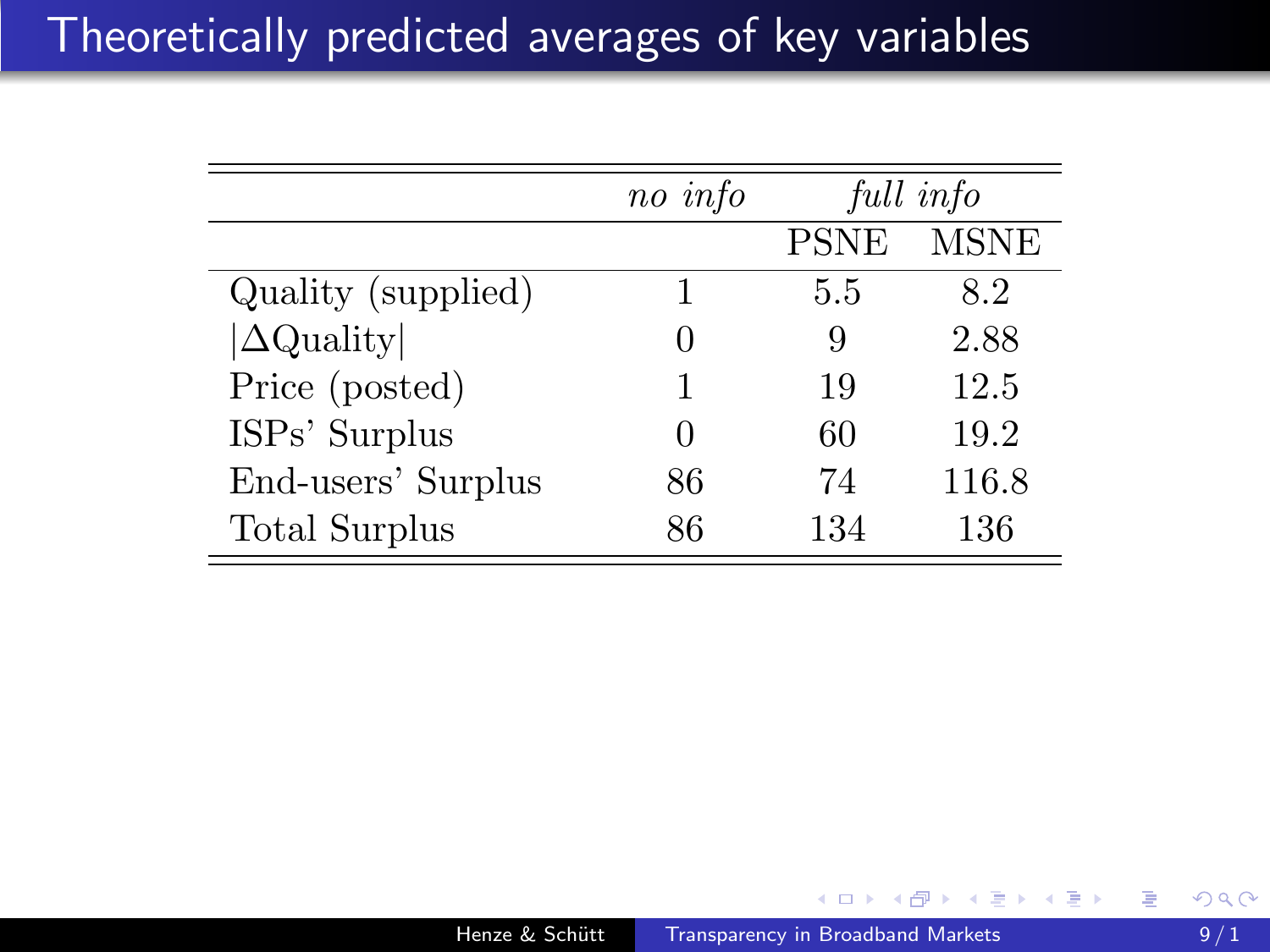# Theoretically predicted averages of key variables

|                    | no info |             | full info   |
|--------------------|---------|-------------|-------------|
|                    |         | <b>PSNE</b> | <b>MSNE</b> |
| Quality (supplied) |         | 5.5         | 8.2         |
| $ \Delta$ Quality  |         | 9           | 2.88        |
| Price (posted)     |         | 19          | 12.5        |
| ISPs' Surplus      |         | 60          | 19.2        |
| End-users' Surplus | 86      | 74          | 116.8       |
| Total Surplus      | 86      | 134         | 136         |

• End-users do not necessarily benefit from more information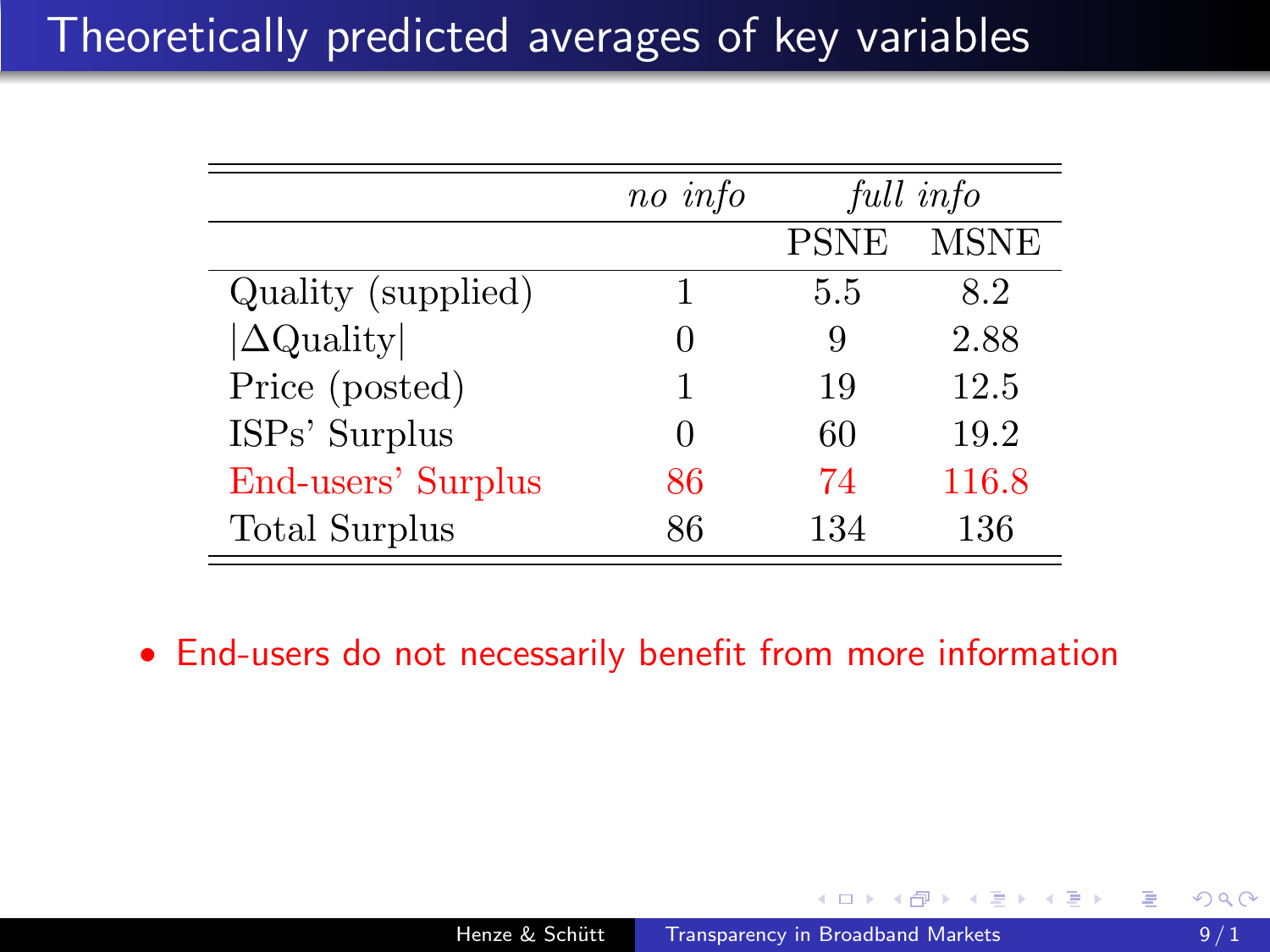|                    | no info |             | full info   |
|--------------------|---------|-------------|-------------|
|                    |         | <b>PSNE</b> | <b>MSNE</b> |
| Quality (supplied) |         | 5.5         | 8.2         |
| $ \Delta$ Quality  |         | 9           | 2.88        |
| Price (posted)     |         | 19          | 12.5        |
| ISPs' Surplus      |         | 60          | 19.2        |
| End-users' Surplus | 86      | 74          | 116.8       |
| Total Surplus      | 86      | 134         | 136         |

- End-users do not necessarily benefit from more information
- ISPs do benefit  $\rightarrow$  transparency requirement should not be necessary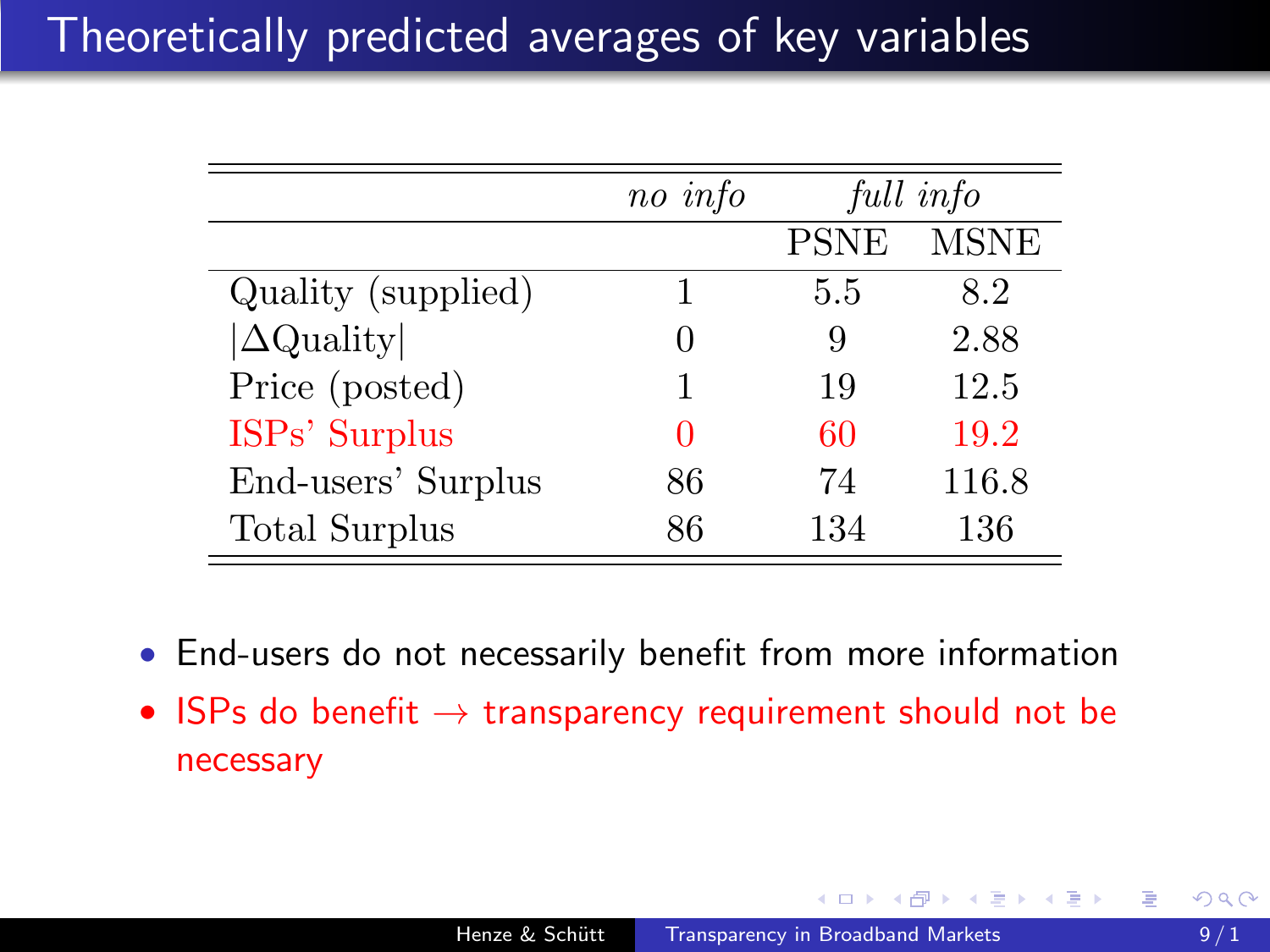|                      | no info |             | full info   |
|----------------------|---------|-------------|-------------|
|                      |         | <b>PSNE</b> | <b>MSNE</b> |
| Quality (supplied)   |         | 5.5         | 8.2         |
| $ \Delta$ Quality    |         | 9           | 2.88        |
| Price (posted)       |         | 19          | 12.5        |
| ISPs' Surplus        |         | 60          | 19.2        |
| End-users' Surplus   | 86      | 74          | 116.8       |
| <b>Total Surplus</b> | 86      | 134         | 136         |

- End-users do not necessarily benefit from more information
- ISPs do benefit  $\rightarrow$  transparency requirement should not be necessary
- <span id="page-17-0"></span>• Quality supplied is main driver of welfare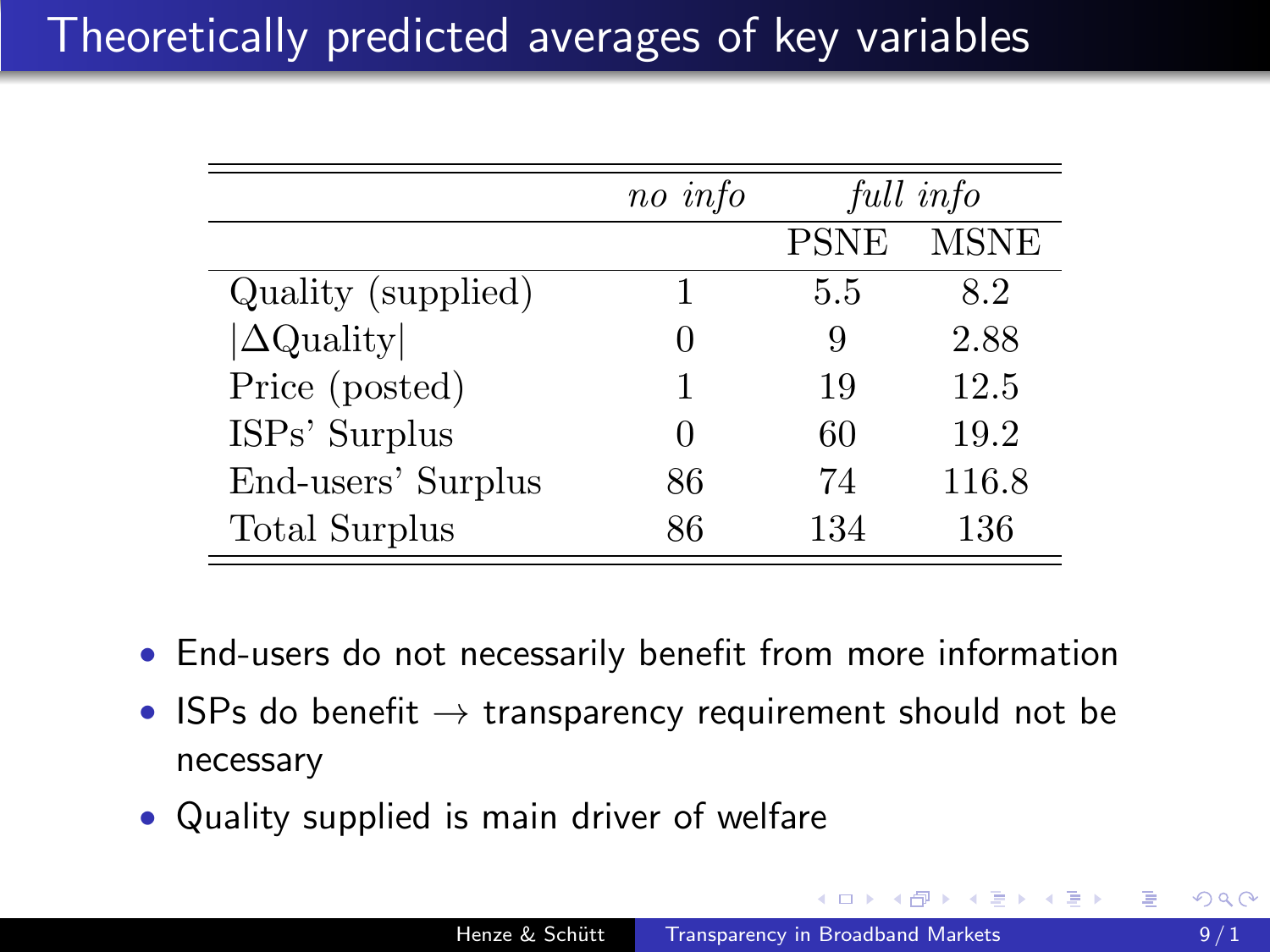# A first look at the data: quality



Figure: Average quality supplied by trea[tm](#page-17-0)e[nt and period](#page-0-0)

 $\equiv$ 

**B** 

Þ

<span id="page-18-0"></span> $2Q$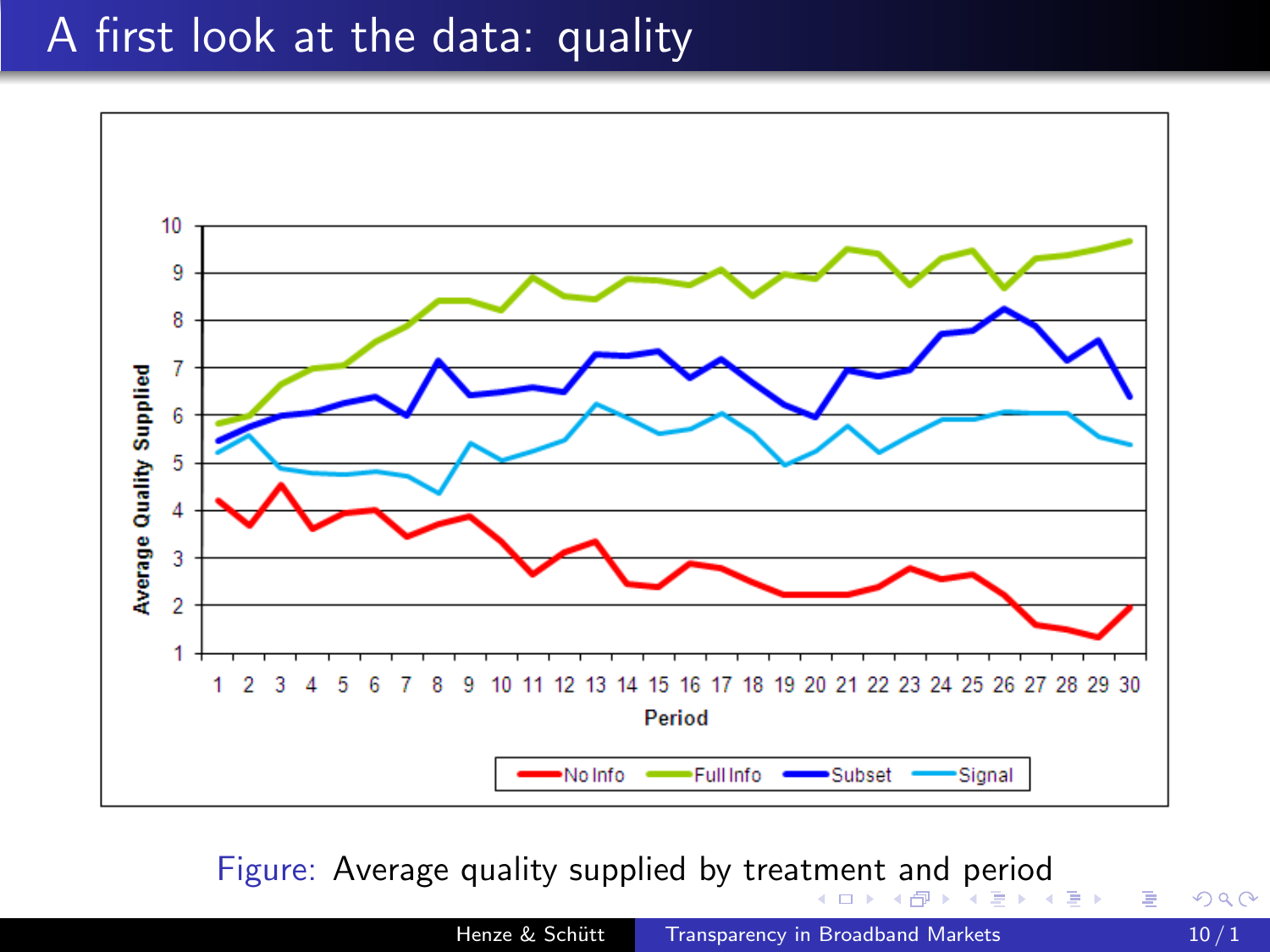#### A first look at the data: price



Figure: Average price posted by treat[men](#page-18-0)[t and period](#page-0-0)  $\sim$ 

 $2Q$ 

э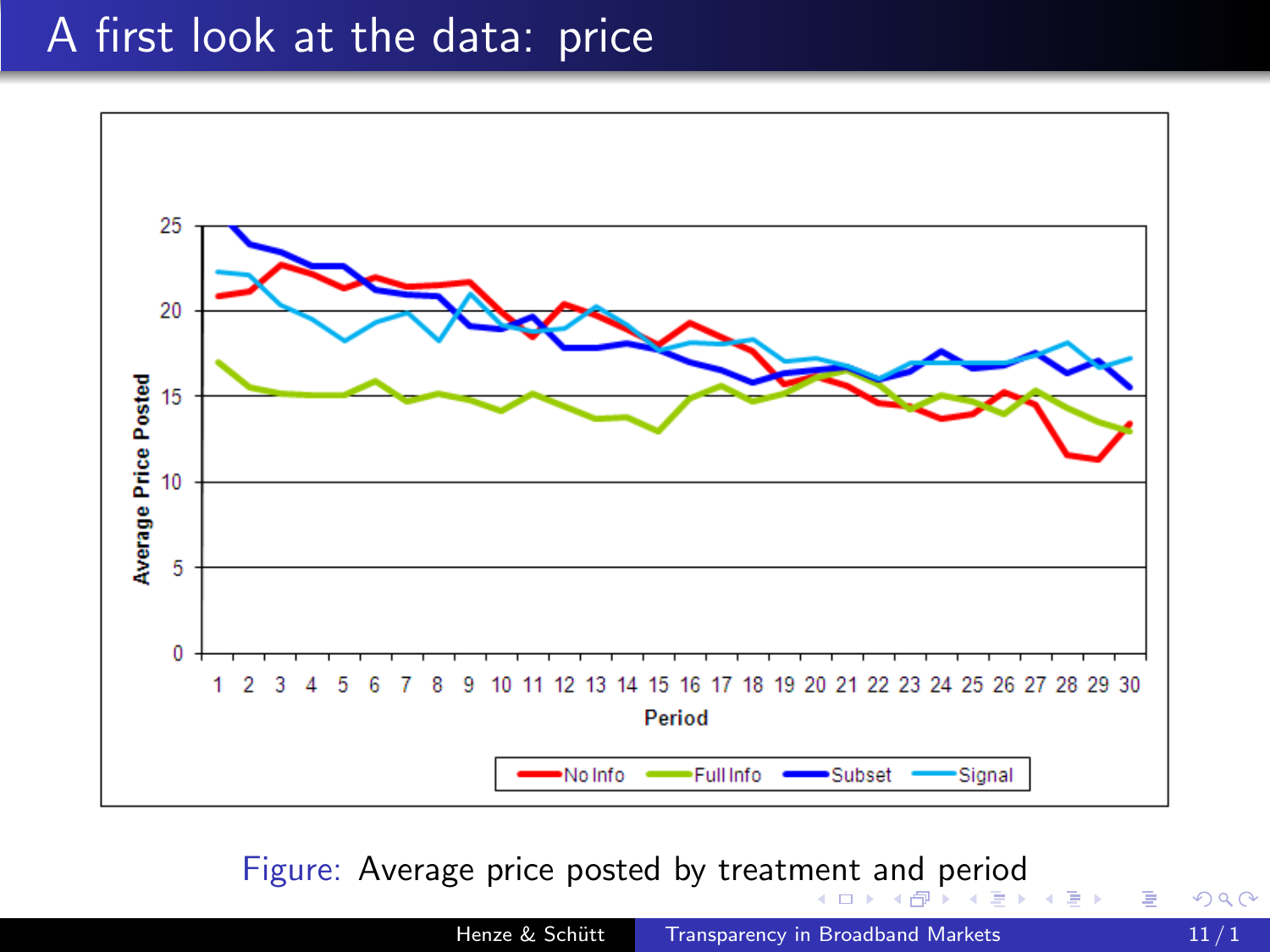|                      | no info | signal | subset | full info |
|----------------------|---------|--------|--------|-----------|
| Quality (offered)    | 2.87    | 5.44   | 6.78   | 8.46      |
| $ \Delta$ Quality    | 1.80    | 2.33   | 2.44   | 1.14      |
| Price (posted)       | 17.86   | 18.47  | 18.66  | 14.85     |
| ISPs' Surplus        | 50.47   | 45.53  | 41.33  | 22.00     |
| End-users' Surplus   | 37.15   | 64.16  | 80.22  | 112.17    |
| <b>Total Surplus</b> | 87.61   | 109.68 | 121.55 | 134.17    |

 $\Box$ 

a.

Ε

э

Ξ

a  $\sim$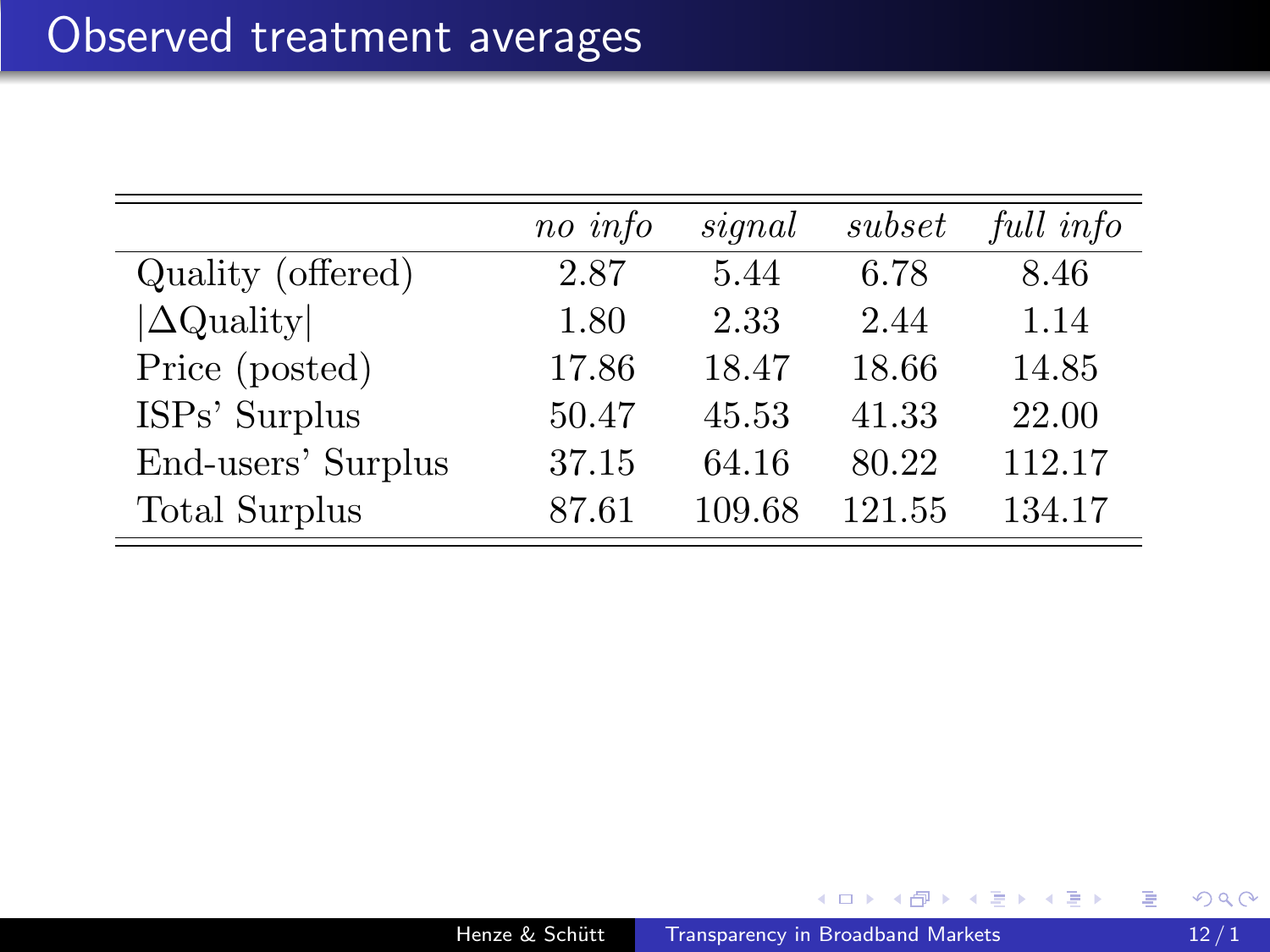|                      | no info | signal | subset | full info |
|----------------------|---------|--------|--------|-----------|
| Quality (offered)    | 2.87    | 5.44   | 6.78   | 8.46      |
| $ \Delta$ Quality    | 1.80    | 2.33   | 2.44   | 1.14      |
| Price (posted)       | 17.86   | 18.47  | 18.66  | 14.85     |
| ISPs' Surplus        | 50.47   | 45.53  | 41.33  | 22.00     |
| End-users' Surplus   | 37.15   | 64.16  | 80.22  | 112.17    |
| <b>Total Surplus</b> | 87.61   | 109.68 | 121.55 | 134.17    |

• no info: low quality (as predicted), but high price  $\rightarrow$  "rip-off"

重

→ 重 → → 重 → →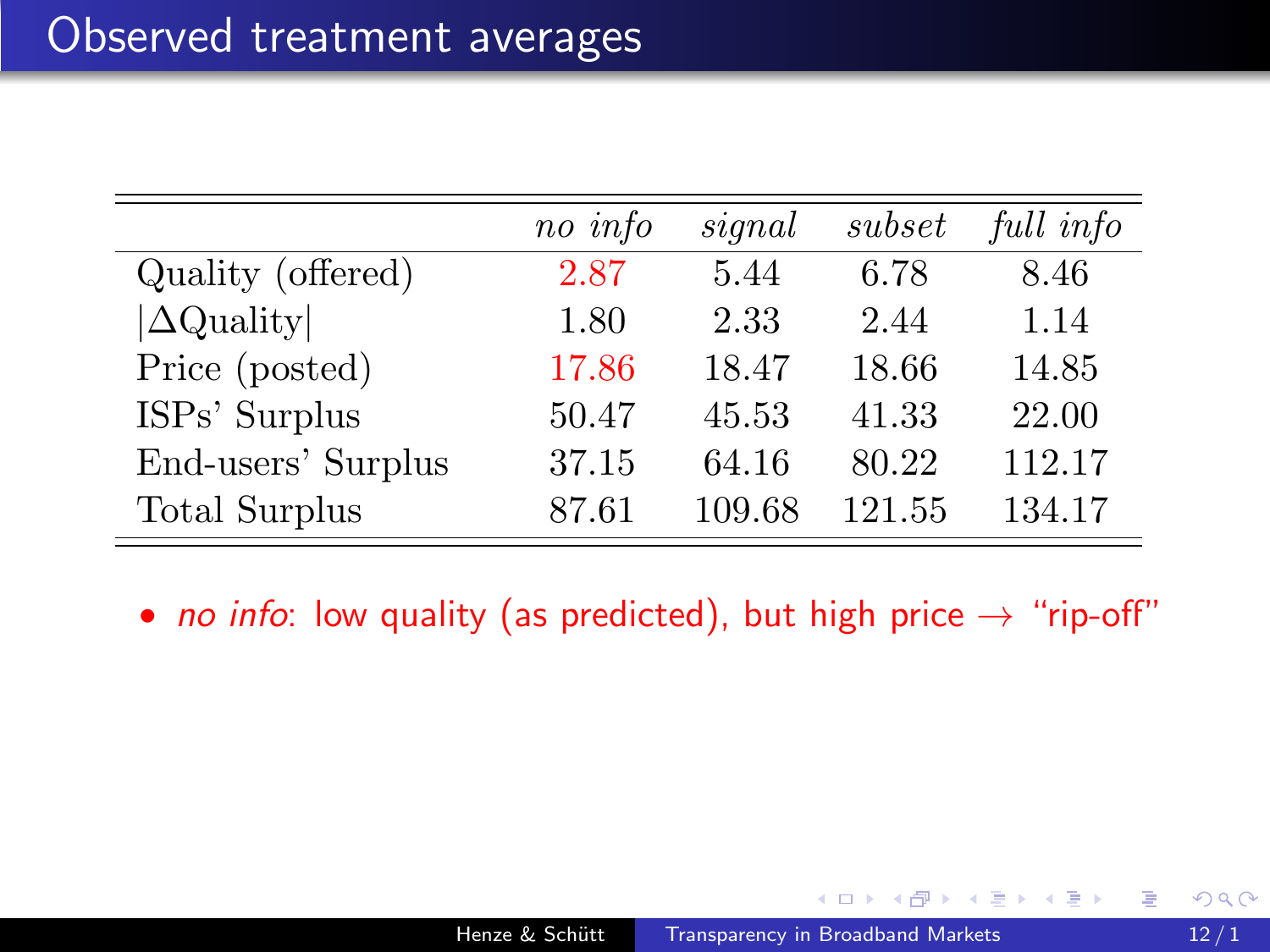|                      | no info | signal | subset | full info |
|----------------------|---------|--------|--------|-----------|
| Quality (offered)    | 2.87    | 5.44   | 6.78   | 8.46      |
| $ \Delta$ Quality    | 1.80    | 2.33   | 2.44   | 1.14      |
| Price (posted)       | 17.86   | 18.47  | 18.66  | 14.85     |
| ISPs' Surplus        | 50.47   | 45.53  | 41.33  | 22.00     |
| End-users' Surplus   | 37.15   | 64.16  | 80.22  | 112.17    |
| <b>Total Surplus</b> | 87.61   | 109.68 | 121.55 | 134.17    |

- no info: low quality (as predicted), but high price  $\rightarrow$  "rip-off"
- full info: high quality, but no differentiation  $\rightarrow$  fierce price competition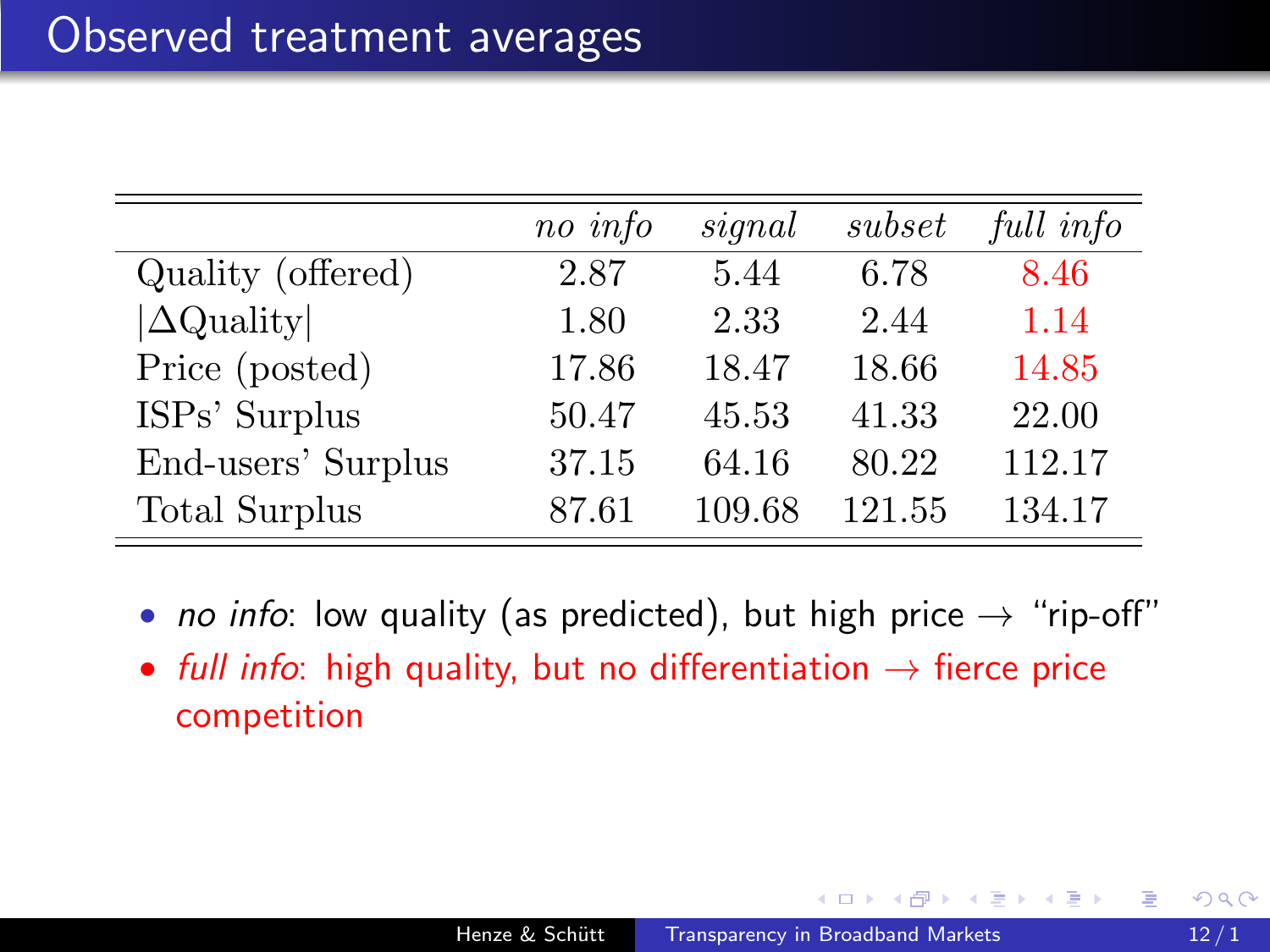|                      | no info | signal | subset | full info |
|----------------------|---------|--------|--------|-----------|
| Quality (offered)    | 2.87    | 5.44   | 6.78   | 8.46      |
| $ \Delta$ Quality    | 1.80    | 2.33   | 2.44   | 1.14      |
| Price (posted)       | 17.86   | 18.47  | 18.66  | 14.85     |
| ISPs' Surplus        | 50.47   | 45.53  | 41.33  | 22.00     |
| End-users' Surplus   | 37.15   | 64.16  | 80.22  | 112.17    |
| <b>Total Surplus</b> | 87.61   | 109.68 | 121.55 | 134.17    |

- no info: low quality (as predicted), but high price  $\rightarrow$  "rip-off"
- full info: high quality, but no differentiation  $\rightarrow$  fierce price competition
- <span id="page-23-0"></span>• *subset* and *signal*: intermediate quality, higher prices, more differentiation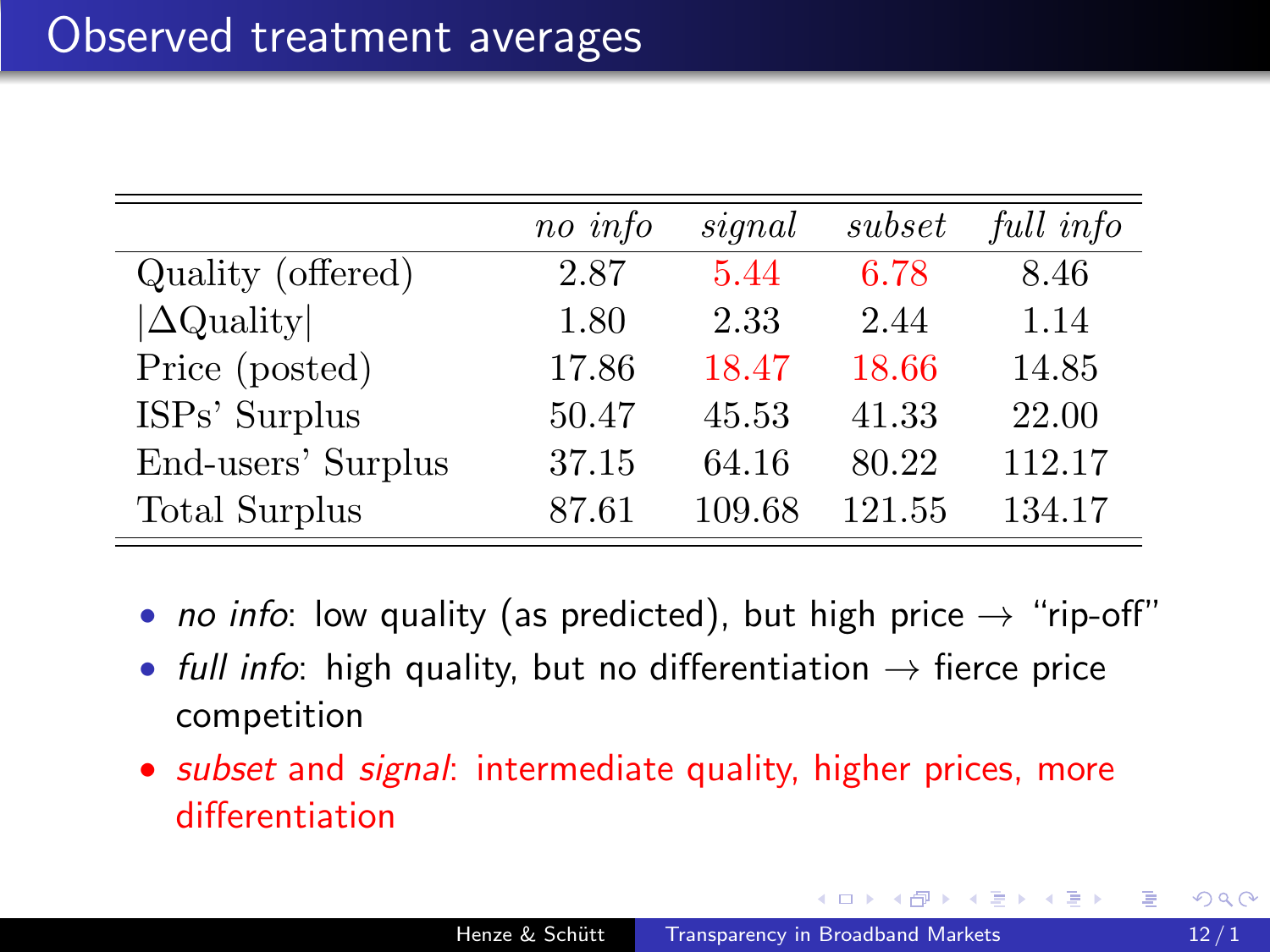|                      | no info | signal | subset | full info |
|----------------------|---------|--------|--------|-----------|
| Quality (offered)    | 2.87    | 5.44   | 6.78   | 8.46      |
| $ \Delta$ Quality    | 1.80    | 2.33   | 2.44   | 1.14      |
| Price (posted)       | 17.86   | 18.47  | 18.66  | 14.85     |
| ISPs' Surplus        | 50.47   | 45.53  | 41.33  | 22.00     |
| End-users' Surplus   | 37.15   | 64.16  | 80.22  | 112.17    |
| <b>Total Surplus</b> | 87.61   | 109.68 | 121.55 | 134.17    |

- no info: low quality (as predicted), but high price  $\rightarrow$  "rip-off"
- full info: high quality, but no differentiation  $\rightarrow$  fierce price competition
- *subset* and *signal*: intermediate quality, higher prices, more differentiation
- More information good for end-users a[nd](#page-23-0) [welfare, bad for ISPs](#page-0-0)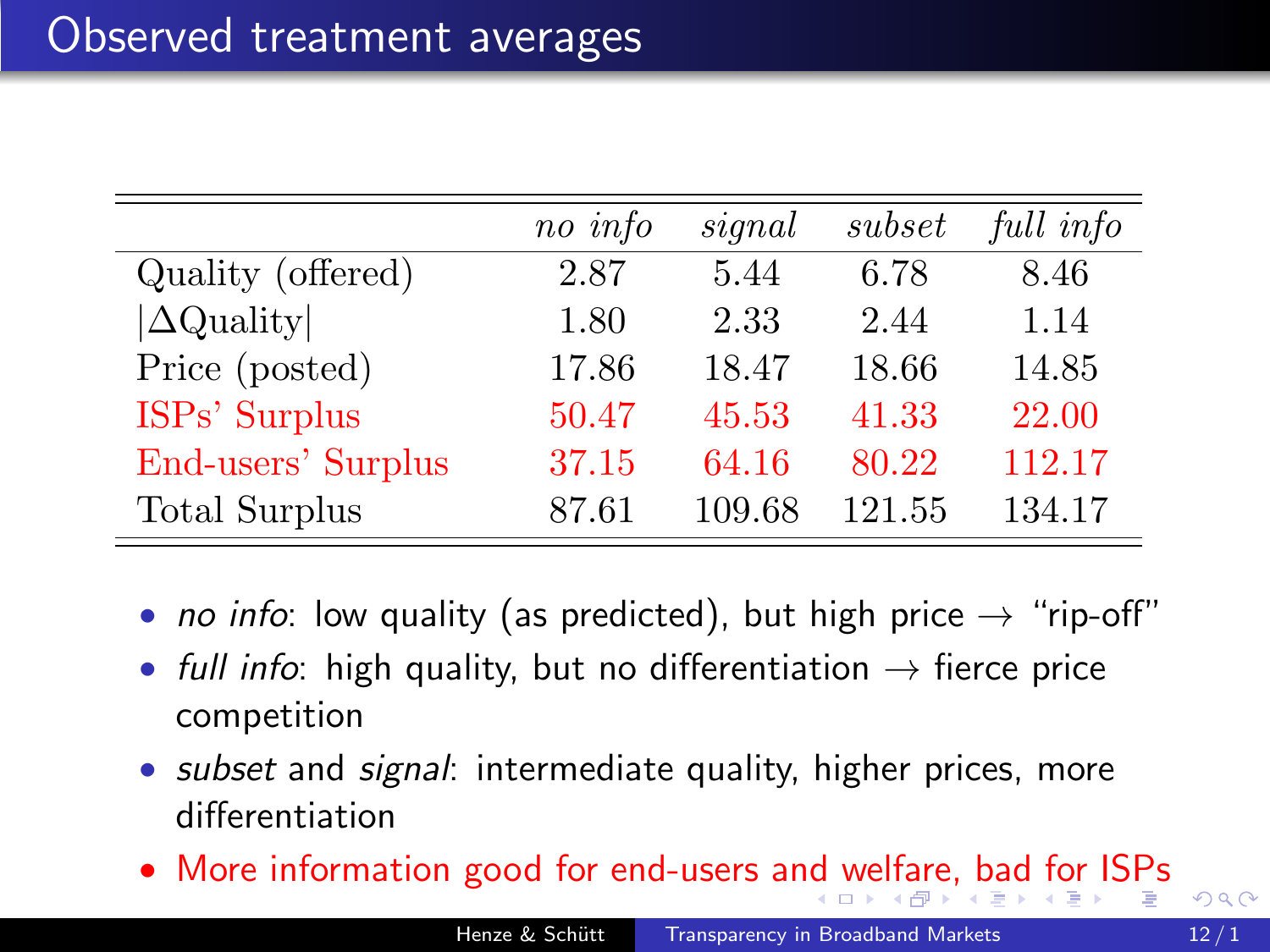# Comparison across treatments: quality supplied

- Are the observed differences statistically significant?
- We perform both nonparametric and parametric tests
- Report here the more conservative nonparametric tests (Mann-Whitney):

|         | signal | subset | full info |
|---------|--------|--------|-----------|
| no info | 0.057  | 0.018  | 0.029     |
| signal  |        | 0.095  | 0.014     |
| subset  |        |        | 0.008     |

Table:  $p$ -values for one-sided rank sum tests of differences in quality

• Despite low power, manage to reject most equalities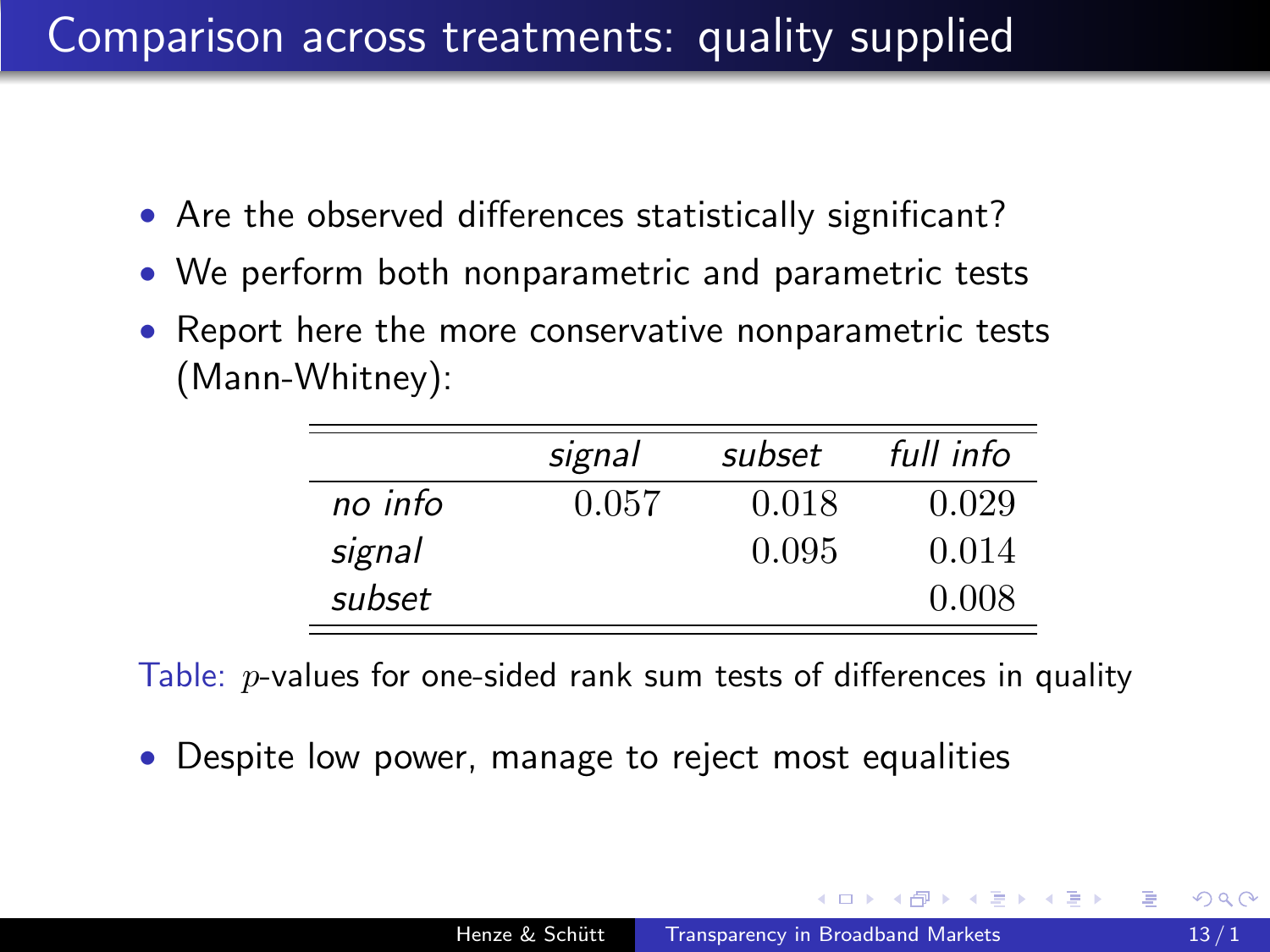- No significant differences in price with either test
- End-user surplus significantly higher in three transparent treatments than in no info
- ISP surplus not significantly lower in *subset* and *signal* than in no info

つくい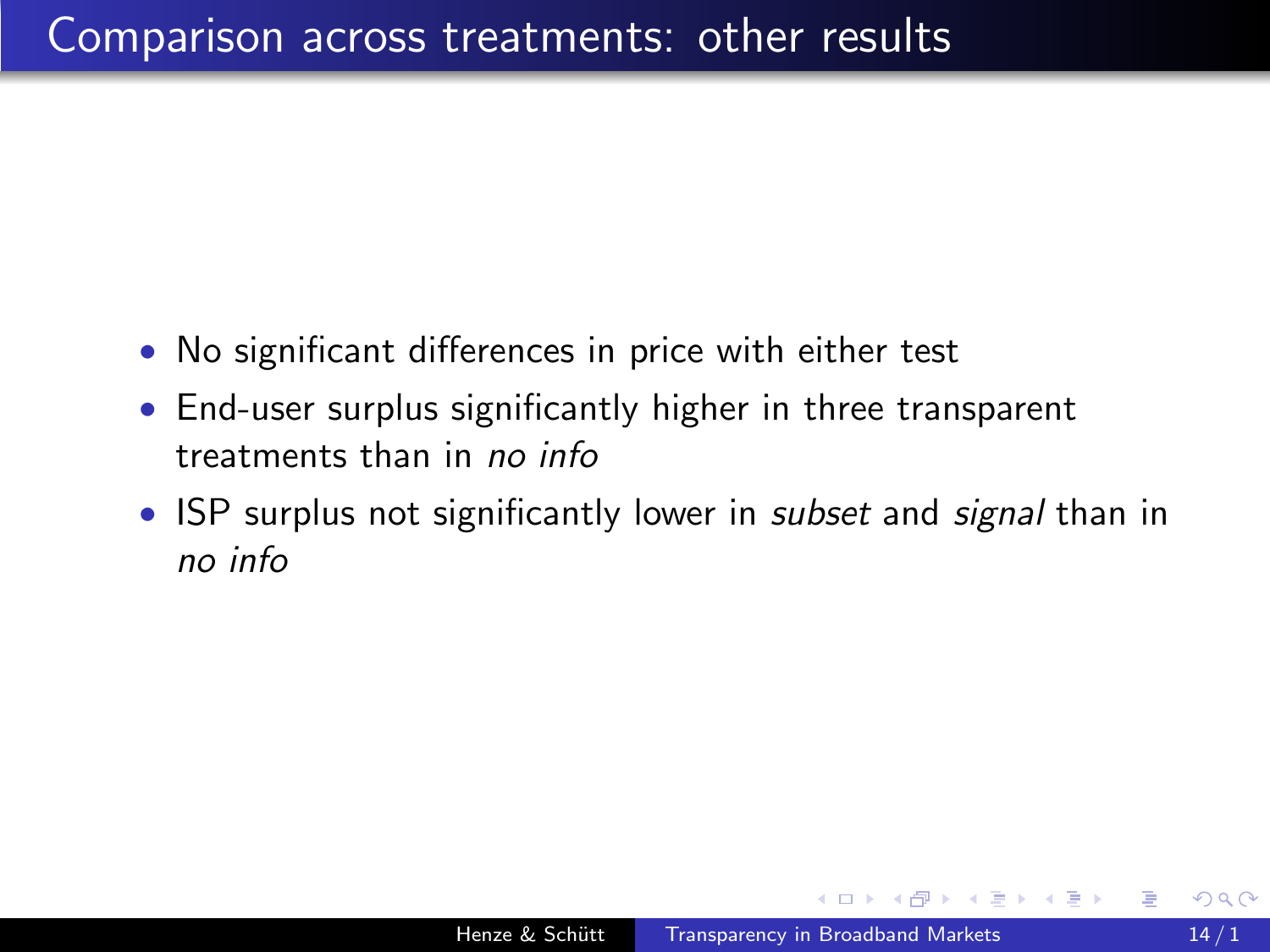- Experimental evidence suggests case for transparency is stronger than theory predicts
	- No vertical differentiation under *full info*. Instead high quality, fierce competition
	- Lemons and high prices under no info
	- In more realistic imperfect-info treatments end-users still do significantly better than in no info
- May explain ISPs' reluctance to embrace transparency
- Some evidence that *subset* more efficient than *signal*: positive informational externalities from informed to uninformed end-users

 $200$